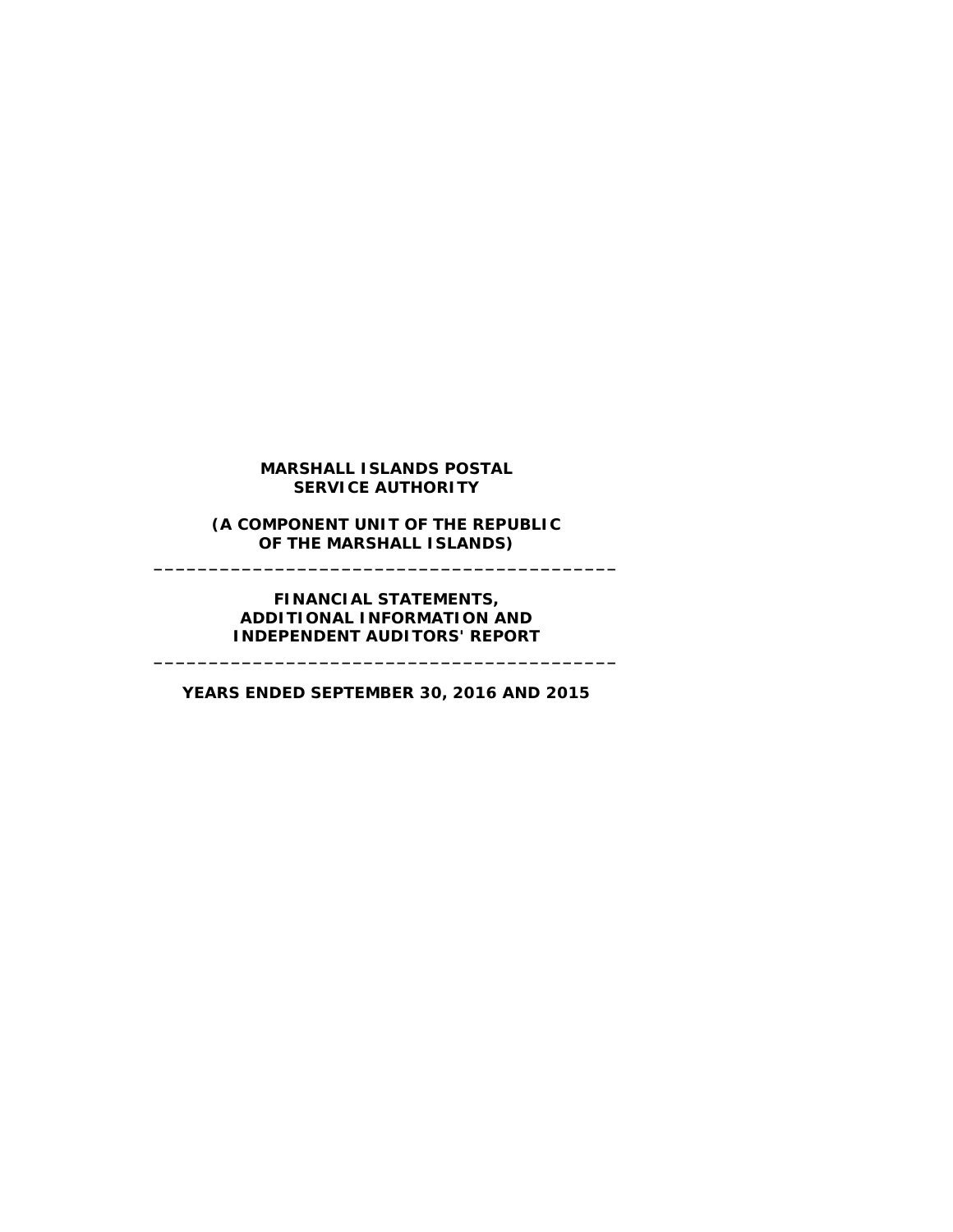# **MARSHALL ISLANDS POSTAL SERVICE AUTHORITY (A COMPONENT UNIT OF THE REPUBLIC OF THE MARSHALL ISLANDS)**

## Years Ended September 30, 2016 and 2015 Table of Contents

|              |                                                                                                                                                                                            | Page No. |
|--------------|--------------------------------------------------------------------------------------------------------------------------------------------------------------------------------------------|----------|
| $\mathbf{L}$ | Independent Auditors' Report                                                                                                                                                               | 1        |
| Н.           | Management's Discussion and Analysis                                                                                                                                                       | 3        |
| III.         | <b>Financial Statements:</b>                                                                                                                                                               |          |
|              | <b>Statements of Net Position</b>                                                                                                                                                          | 8        |
|              | Statements of Revenues, Expenses and Changes in Net Position                                                                                                                               | 9        |
|              | <b>Statements of Cash Flows</b>                                                                                                                                                            | 10       |
|              | Notes to Financial Statements                                                                                                                                                              | 11       |
| IV.          | Other Supplementary Information:                                                                                                                                                           |          |
|              | Combining Schedule of Operating Income (Loss) by Station                                                                                                                                   | 19       |
| V.           | Independent Auditors' Report on Compliance with Laws and Regulations:                                                                                                                      |          |
|              | Independent Auditors' Report on Internal Control Over Financial<br>Reporting and on Compliance and Other Matters Based on an<br>Audit of Financial Statements Performed in Accordance with |          |
|              | Government Auditing Standards                                                                                                                                                              | 20       |
|              | Schedule of Findings and Responses                                                                                                                                                         | 22       |
|              | Unresolved Prior Year Findings                                                                                                                                                             | 23       |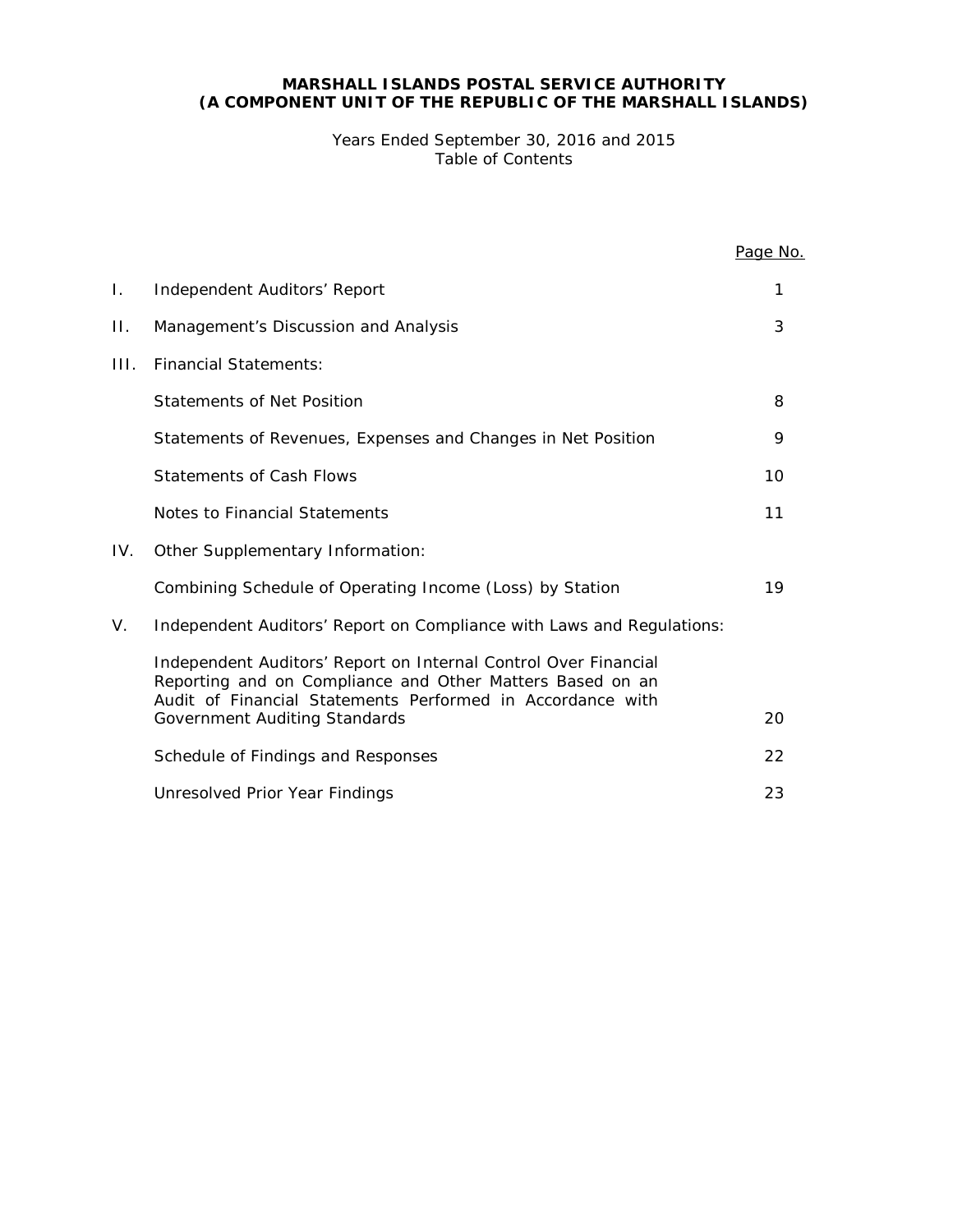# Deloitte.

Deloitte & Touche LLP 361 South Marine Corps Drive Tamuning, GU 96913 USA

Tel: +1 (671) 646-3884 Fax: +1 (671) 649-4265

www.deloitte.com

## **INDEPENDENT AUDITORS' REPORT**

Board of Directors Marshall Islands Postal Service Authority:

## **Report on the Financial Statements**

We have audited the accompanying financial statements of the Marshall Islands Postal Service Authority (the Authority), a component unit of the Republic of the Marshall Islands, which comprise the statements of net position as of September 30, 2016 and 2015, and the related statements of revenues, expenses and changes in net position and of cash flows for the years then ended, and the related notes to the financial statements.

## *Management's Responsibility for the Financial Statements*

Management is responsible for the preparation and fair presentation of these financial statements in accordance with accounting principles generally accepted in the United States of America; this includes the design, implementation, and maintenance of internal control relevant to the preparation and fair presentation of financial statements that are free from material misstatement, whether due to fraud or error.

## *Auditors' Responsibility*

Our responsibility is to express an opinion on these financial statements based on our audits. We conducted our audits in accordance with auditing standards generally accepted in the United States of America and the standards applicable to financial audits contained in *Government Auditing Standards,* issued by the Comptroller General of the United States. Those standards require that we plan and perform the audit to obtain reasonable assurance about whether the financial statements are free from material misstatement.

An audit involves performing procedures to obtain audit evidence about the amounts and disclosures in the financial statements. The procedures selected depend on the auditor's judgment, including the assessment of the risks of material misstatement of the financial statements, whether due to fraud or error. In making those risk assessments, the auditor considers internal control relevant to the entity's preparation and fair presentation of the financial statements in order to design audit procedures that are appropriate in the circumstances, but not for the purpose of expressing an opinion on the effectiveness of the entity's internal control. Accordingly, we express no such opinion. An audit also includes evaluating the appropriateness of accounting policies used and the reasonableness of significant accounting estimates made by management, as well as evaluating the overall presentation of the financial statements.

We believe that the audit evidence we have obtained is sufficient and appropriate to provide a basis for our audit opinion.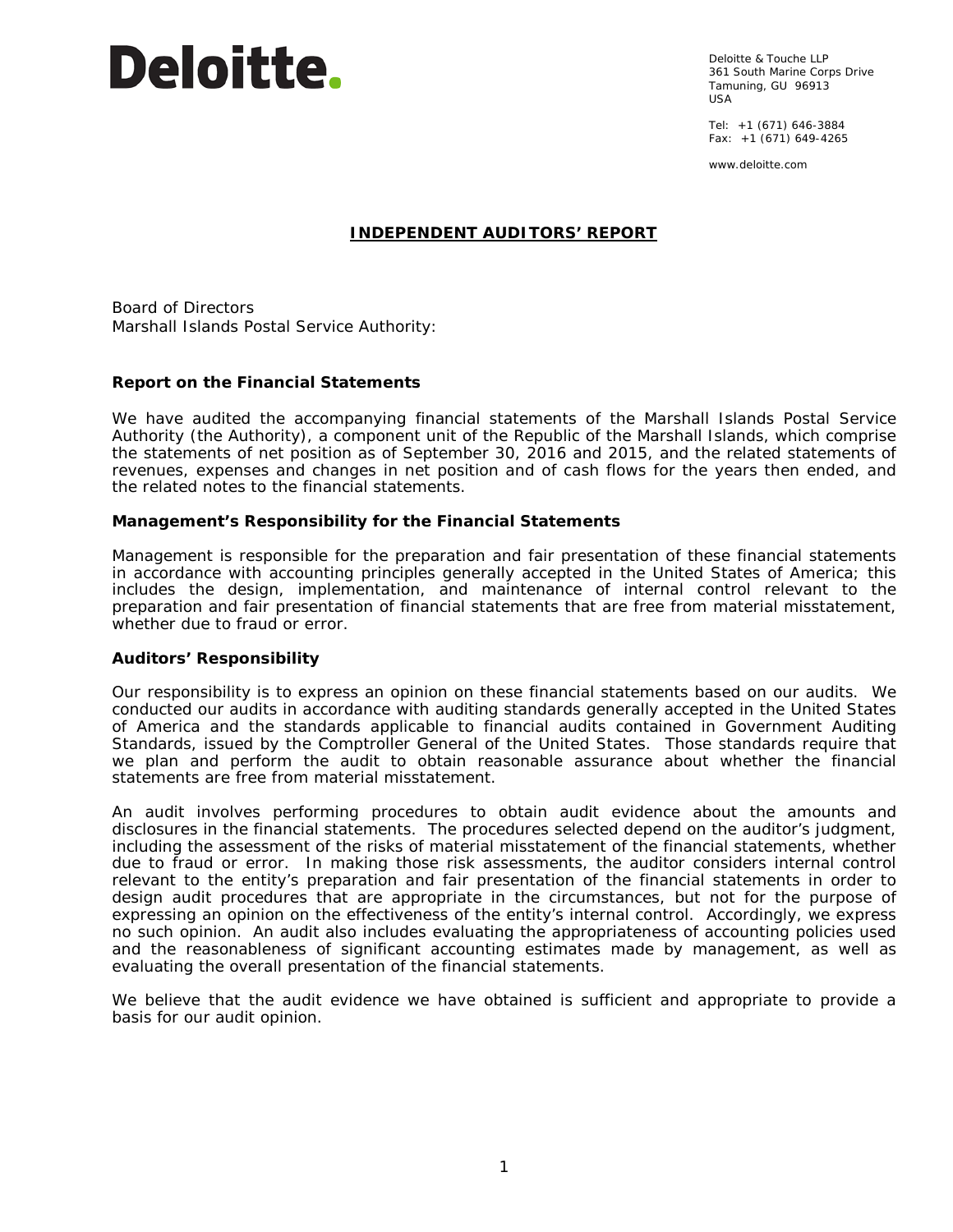

## *Opinion*

In our opinion, the financial statements referred to above present fairly, in all material respects, the financial position of the Authority as of September 30, 2016 and 2015, and the changes in its financial position and its cash flows for the years then ended in accordance with accounting principles generally accepted in the United States of America.

## *Other Matters*

## *Required Supplementary Information*

Accounting principles generally accepted in the United States of America require that the management's discussion and analysis on pages 3 to 7 be presented to supplement the financial statements. Such information, although not a part of the financial statements, is required by the Governmental Accounting Standards Board who considers it to be an essential part of financial reporting for placing the financial statements in an appropriate operational, economic, or historical context. We have applied certain limited procedures to the required supplementary information in accordance with auditing standards generally accepted in the United States of America, which consisted of inquiries of management about the methods of preparing the information and comparing the information for consistency with management's responses to our inquiries, the financial statements, and other knowledge we obtained during our audit of the financial statements. We do not express an opinion or provide any assurance on the information because the limited procedures do not provide us with sufficient evidence to express an opinion or provide any assurance.

## *Other Information*

Our audits were conducted for the purpose of forming an opinion on the financial statements as a whole. The Other Supplementary Information listed in the accompanying table of contents is presented for purposes of additional analysis and is not a required part of the financial statements. Such information is the responsibility of management and was derived from and relates directly to the underlying accounting and other records used to prepare the financial statements. The information has been subjected to the auditing procedures applied in the audit of the financial statements and certain additional procedures, including comparing and reconciling such information directly to the underlying accounting and other records used to prepare the financial statements or to the financial statements themselves, and other additional procedures in accordance with auditing standards generally accepted in the United States of America. In our opinion, the other supplementary information is fairly stated, in all material respects, in relation to the financial statements as a whole.

## **Other Reporting Required by** *Government Auditing Standards*

In accordance with *Government Auditing Standards*, we have also issued our report dated December 14, 2016 on our consideration of the Authority's internal control over financial reporting and on our tests of its compliance with certain provisions of laws, regulations, contracts, and grant agreements and other matters. The purpose of that report is to describe the scope of our testing of internal control over financial reporting and compliance and the results of that testing, and not to provide an opinion on internal control over financial reporting or on compliance. That report is an integral part of an audit performed in accordance with *Government Auditing Standards* in considering the Authority's internal control over financial reporting and compliance.

lette Nachel

December 14, 2016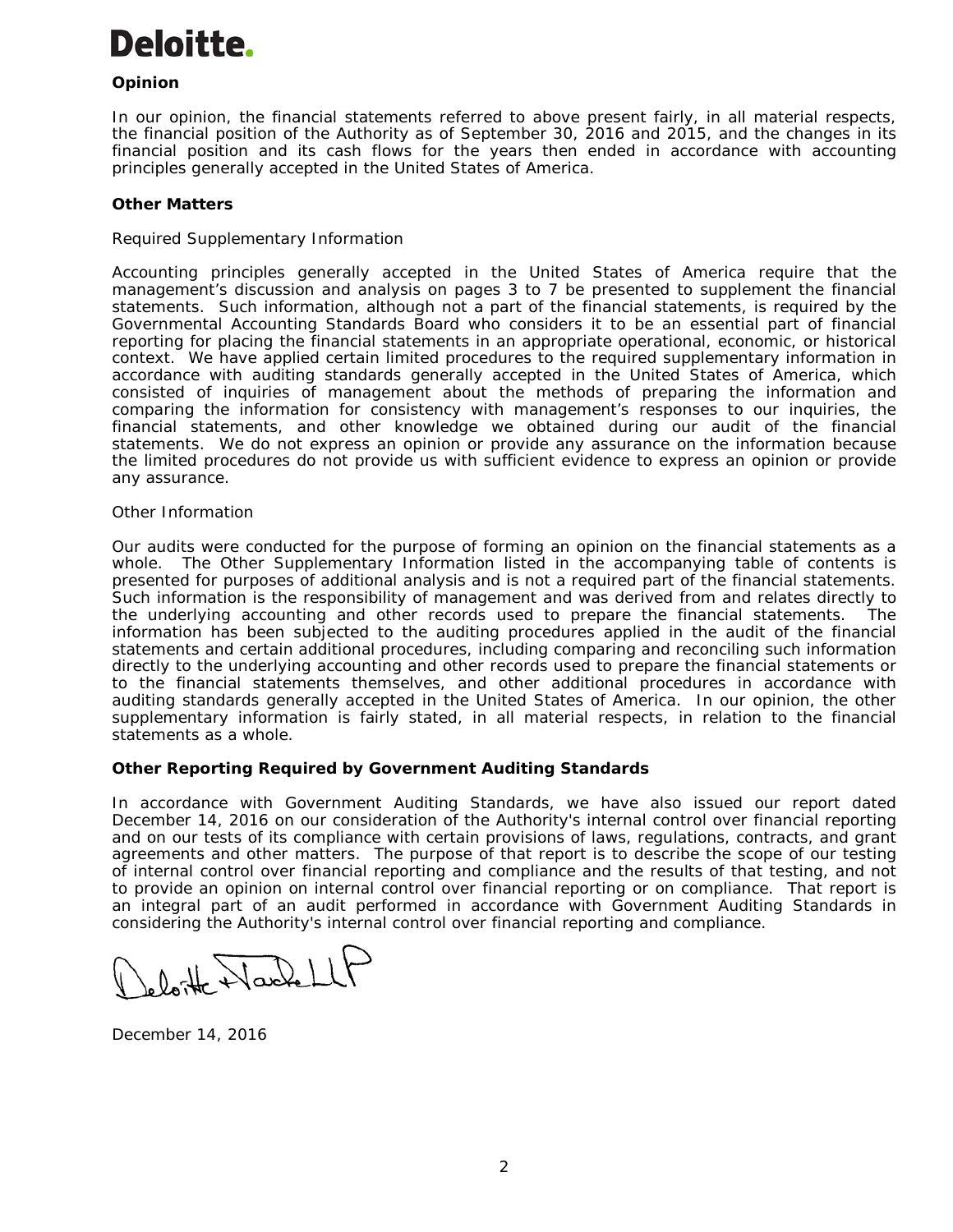## Management's Discussion and Analysis Years Ended September 30, 2016 and 2015

As management of the Marshall Islands Postal Service Authority (the Authority), we offer readers of the Authority's financial statements this narrative overview and analysis of the financial activities of the Authority for the fiscal year ending September 30, 2016. We encourage the readers to consider the information presented here in conjunction with additional information that we have furnished in the Authority's financial statements, which follow this narrative.

The Authority was created by the Postal Service Act of 1983 for the purpose of establishing an effective and efficient postal service for the Republic. The operations of the Authority were accounted for as a separate fund within the Government of the Republic of the Marshall Islands (RepMar) Ministry of Finance. Effective October 1, 2008, the Authority established a separate bank account outside of RepMar's Treasury for the purpose of receiving and disbursing funds in accordance with the Postal Service Fund (Amendment) Act of 2007. Accordingly, the accompanying Management's Discussion and Analysis only pertains to the operations of the Authority once the operation were separated from RepMar's Ministry of Finance.

## **FINANCIAL HIGHLIGHTS**

- The assets of the Authority exceeded its liabilities at the close of business for the year by \$333,470 (Net Position) increasing by \$62,870 from \$270,600 in the prior year.
- As of the close of business on September 30, 2016, the Authority earned \$571,416 in revenues. Most of these were derived from revenues generated from stamp sales and postal box rentals, which account for 73% and 16%, respectively, (or 89%) of the total revenue earned during the year. On the other hand, the Authority incurred various expenses, which are directly and indirectly related to the provision of domestic and international mail services, and which totaled \$585,824. These expenses were funded by the operating revenues generated by the Authority.

## **OVERVIEW OF FINANCIAL STATEMENTS**

This discussion and analysis is intended to serve as an introduction to the Authority's basic financial statements. The Authority's financial statements are comprised of four (4) components: 1) Statement of Net Position, 2) Statement of Revenues, Expenses and Changes in Net Position, 3) Statement of Cash Flows, and 4) Notes to the Financial Statements.

The Authority, like other government agencies, uses fund accounting to ensure and demonstrate compliance with finance-related requirements. The Authority is comprised of a single proprietary fund. A proprietary fund operates by charging its customer a fee for the service provided (operating revenue), like a typical business enterprise. A proprietary fund may also receive revenue from government agencies as grants or support (non-operating revenue). These financial statements are designed to provide readers with a broad overview of the Authority's finances, in a matter similar to a private-sector business.

**The Statements of Net Position** present information on all of the Authority's assets and liabilities, with the different between the two reported as net position. Over time, increases or decreases in net position may serve as a useful indicator of whether the financial position of the Authority is improving or deteriorating. The statements of net position can be found on page 8.

**The Statements of Revenues, Expenses, and Changes in Net Position** present information showing how the Authority's net position changed during the fiscal year. All changes in net position are reported as soon as the underlying event giving rise to the change occurs, regardless of the timing of the related cash flows. Thus, revenues and expenses are reported in this statement for some items that will only result in cash flows in future fiscal periods (e.g. accounts receivable and accounts payable). The statements of revenues, expenses, and changes in net position can be found on page 9.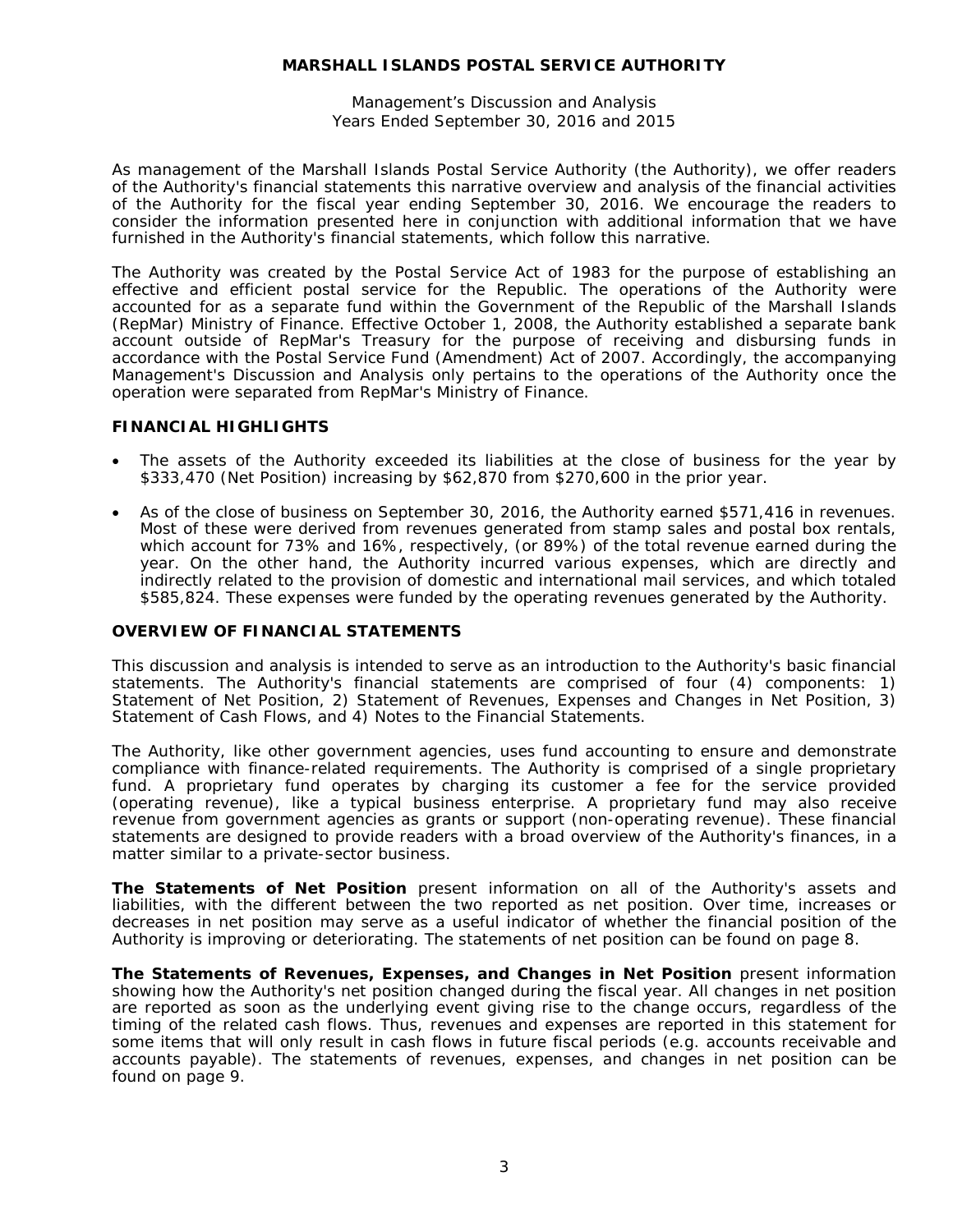Management's Discussion and Analysis Years Ended September 30, 2016 and 2015

**The Statement of Cash Flows** present information showing how the Authority's cash increased or decreased during the year. Cash is received and used in three ways: operating activities, capital and non-capital financing activities, and investing activities. The statements of cash flows can be found on pages 10.

**The Notes to the Financial Statements** provide additional information that is essential to a full understanding of the data provided in the basic financial statements. The notes to the financial statements can be found on pages 11.

#### **Financial Analysis**

## **Net Position**

Net position may serve over time as a useful indicator of a governmental entity's financial position. The Summary Statement of Net Position below was prepared to give insight on the Authority's resources, liabilities, and net position. At the close of business on September 30, 2016, the Authority's assets exceeded its liabilities by \$333,470, which is comprised of restricted net position of \$65,332 , that are invested in capital assets, with the remainder of \$268,138 being unrestricted. Accordingly, this means that there are unrestricted assets available to be used to finance the dayto-day operations of the Authority.

#### Summary Statement of Net Position

| Assets:                                                           | 2016                | 2015                | 2014                |
|-------------------------------------------------------------------|---------------------|---------------------|---------------------|
| Current and other assets<br>Capital and other assets              | \$503,277<br>65,332 | \$434,775<br>69.763 | \$315,903<br>45,410 |
| Total assets                                                      | \$568,609           | \$504,538           | \$361,313           |
| Liabilities:<br>Current and other liabilities                     | \$235,139           | \$233,938           | \$213,322           |
| Net Position:<br>Net investment in capital assets<br>Unrestricted | 65,332<br>268,138   | 49.763<br>220,837   | 45,410<br>102,581   |
| Total net position                                                | 333,470             | 270,600             | 147,991             |
|                                                                   | \$568,609           | \$504,538           | \$361,313           |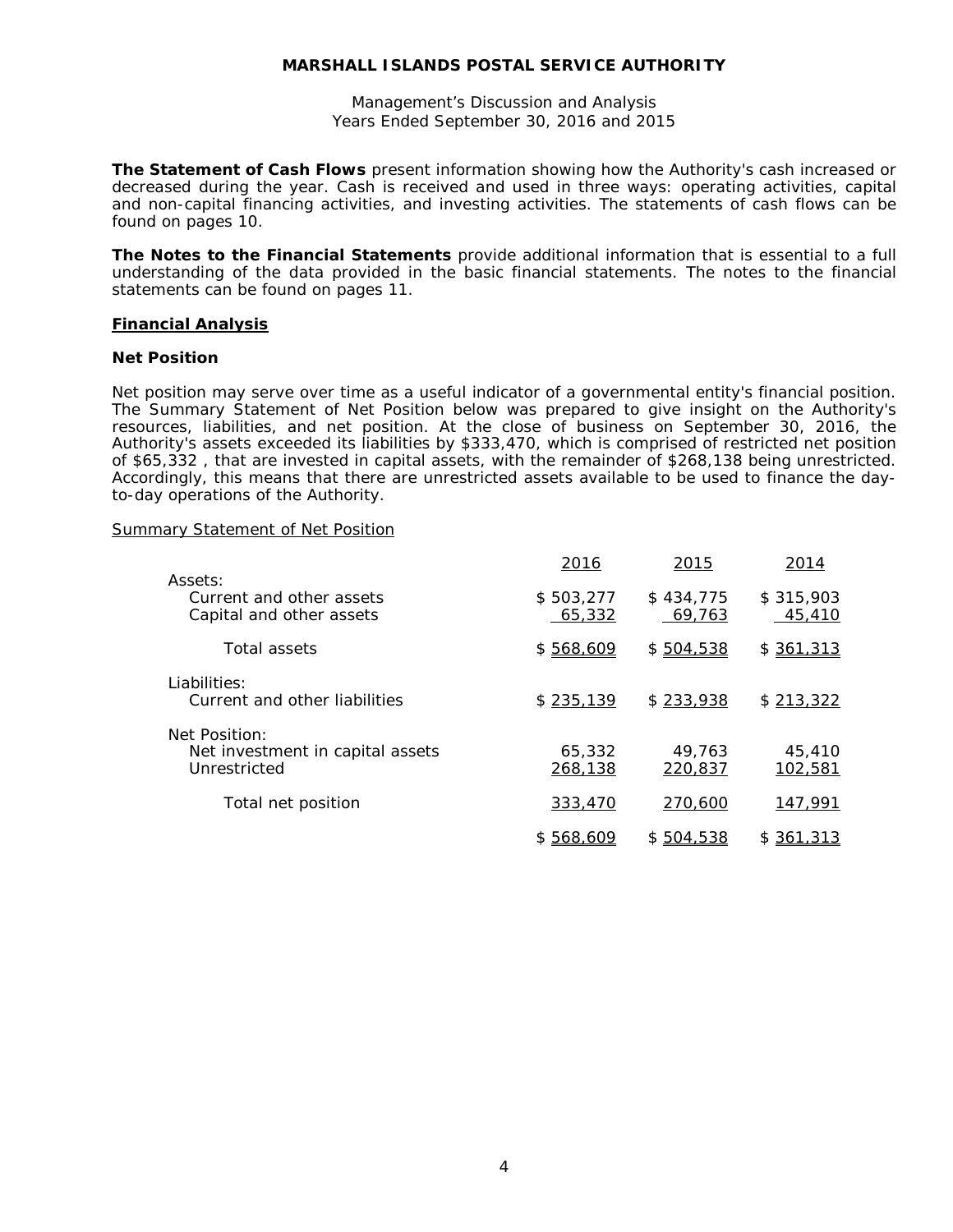Management's Discussion and Analysis Years Ended September 30, 2016 and 2015

## **Changes in Net Position**

Current year activities resulted in a positive net position of the Authority of \$62,870. The summary Statement of Revenues, Expenses, and Changes in Net Position below was prepared to show the net position calculation for the year.

#### Summary Statement of Revenues, Expenses, and Changes in Net Position

|                         | 2016      | 2015      | 2014      |
|-------------------------|-----------|-----------|-----------|
| Operating revenues      | \$543.433 | \$546.795 | \$527,313 |
| Operating expenses      | 585,824   | 532.027   | 468,207   |
| Operating Income (loss) | (42, 391) | 14,768    | 59,106    |
| Non-operating revenues  | 105,261   | 107,841   |           |
| Changes in net position | 62,870    | \$122,609 | \$59,106  |

The Authority's revenues earned and reported at the end of the year amounted to \$543,433. Approximately 89% or \$509,180 of the Authority's revenue generated during the year comes from stamp sales and postal box rental fees, which accounts for 73% and 16%, respectively, of the total of \$543,433 earned during the year. The chart below was prepared to describe the composition of the Authority's revenue sources for 2016.



## **Revenue Sources**

The major source of revenue of the Authority is the sale of stamps for domestic and international mail. As indicated below, stamp sales have increased by 3% from FY 2011 to FY 2012, 5% from FY 2012 to FY 2013, 7% from FY2013 to FY2014, 5% from FY2014 to FY2015, and a further 1% from FY2015 to FY2016. The primary reason for this increase is the return of the domestic status in November 2007 by the United States Postal Service, the addition of 770 new PO BOXES for both Uliga and Airport Stations, and the excellent services provided.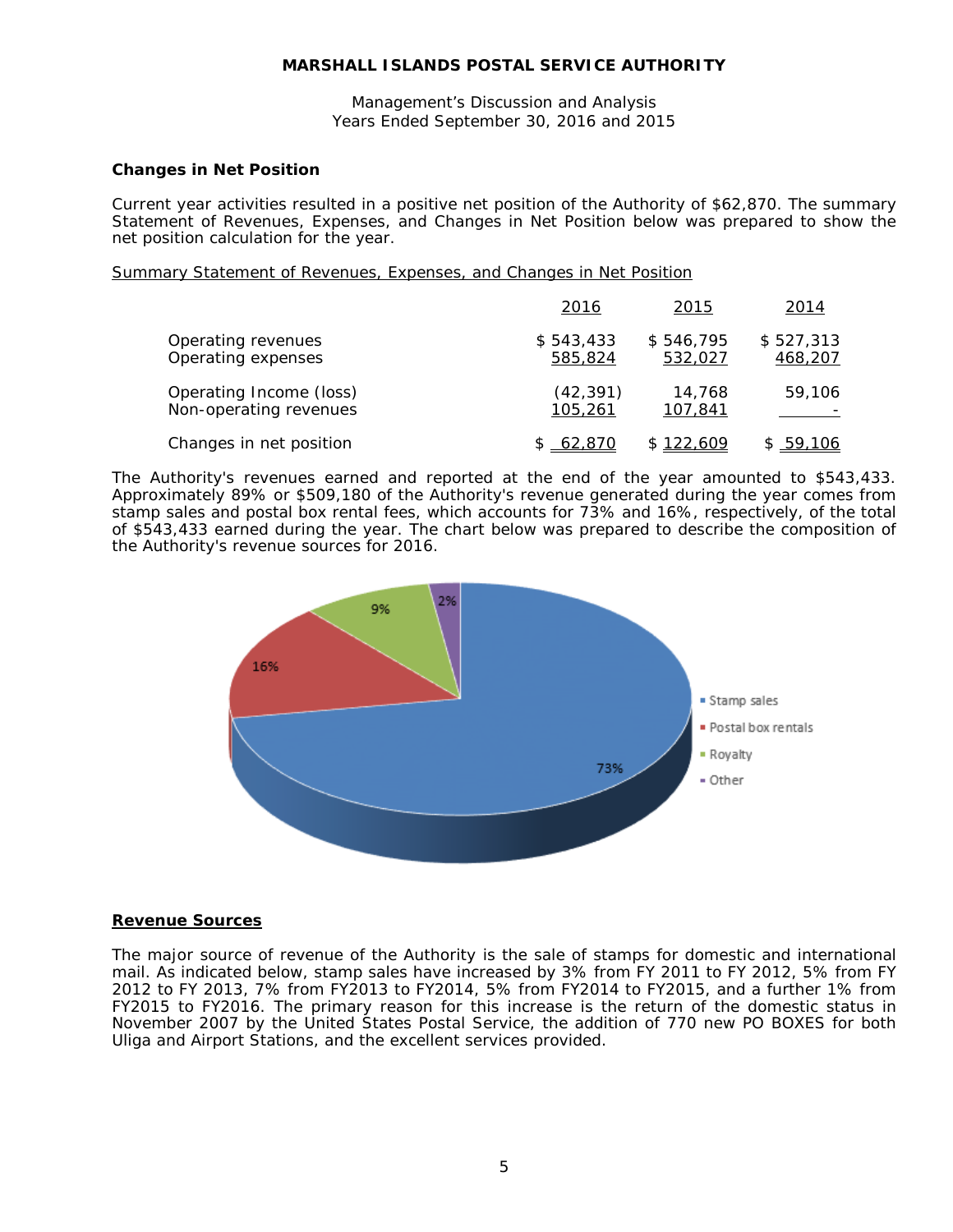Management's Discussion and Analysis Years Ended September 30, 2016 and 2015

## **Revenue Sources Continued**

|                                                                         | 2016                                    | 2015                                   | 2014                                    | 2013                                    | 2012                                              |
|-------------------------------------------------------------------------|-----------------------------------------|----------------------------------------|-----------------------------------------|-----------------------------------------|---------------------------------------------------|
| Stamp sales<br>Postal box rental<br>Postage meters<br>Royalty<br>Others | \$419,563<br>89.617<br>50,000<br>12,236 | \$418,020<br>88,863<br>50,005<br>7,855 | \$368,786<br>86,204<br>61,222<br>11.101 | \$345,928<br>67,224<br>60.872<br>19,317 | \$294,575<br>81,442<br>25,660<br>59,895<br>10,018 |
|                                                                         | \$571,416                               | \$564.743                              | \$527,313                               | \$493.341                               | \$471,590                                         |

## **Expense Distribution**

Total costs incurred as of the close of business on September 30, 2016 were \$585,824. Of this amount, the Authority incurred \$368,429 and \$49,595, respectively, for salaries for employees and building rental. These expense line items account for 71% of the total expense of \$585,824 incurred during the year.

The graph below was prepared to describe the expenses distribution of the Authority during the year.

## **Operating Expenses**



## **Capital Asset and Debt**

During the year, the Authority purchased various equipments, and other fixed assets at a cost of approximately \$39,514. For additional information concerning capital assets, please refer to Note 3 of the accompanying financial statements.

Marshall Islands Postal Service Authority did not incur any long-term debt nor have any outstanding debt at the end of the year.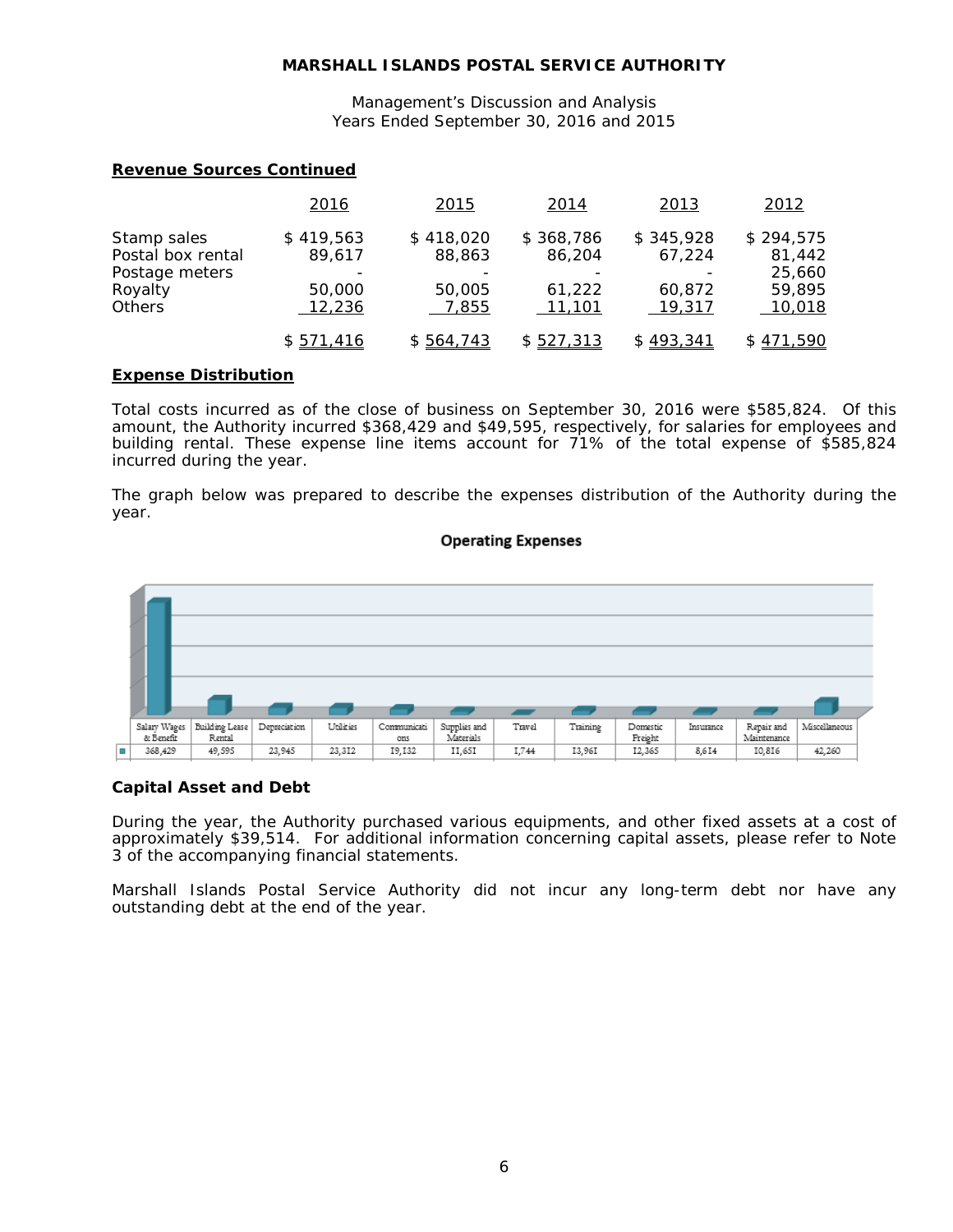Management's Discussion and Analysis Years Ended September 30, 2016 and 2015

## **ECONOMIC OUTLOOK**

Marshall Islands Postal Service Authority plays an important role to provide the excellence services to the people who are neither sending, nor receiving their mail.

With commitment and strive for excellence, MIPSA continues to improve its customer services with added new post office substation at the Amata International Airport amongst other initiatives. Two (2) upcoming substation at Kwajalein, and Jabor Jaluit Atoll.

Compared to previous years, both inbound and outbound mail volume and revenue collection have been increased significantly.

With the philosophy for commitment and strive for excellence, public trust, and high standard of accountability by the board of directors and the management, MIPSA continues to contribute and assist the economic development of the Marshall Islands.

## **REQUEST FOR INFORMATION**

The Financial report is designed to provide a general overview of the Authority's finances for all those with an interest in the Post Office's finances. Questions concerning any of the information provided in this report or request for additional financial information should be addressed to the Postmaster General, Post Office, Majuro, MH 96960.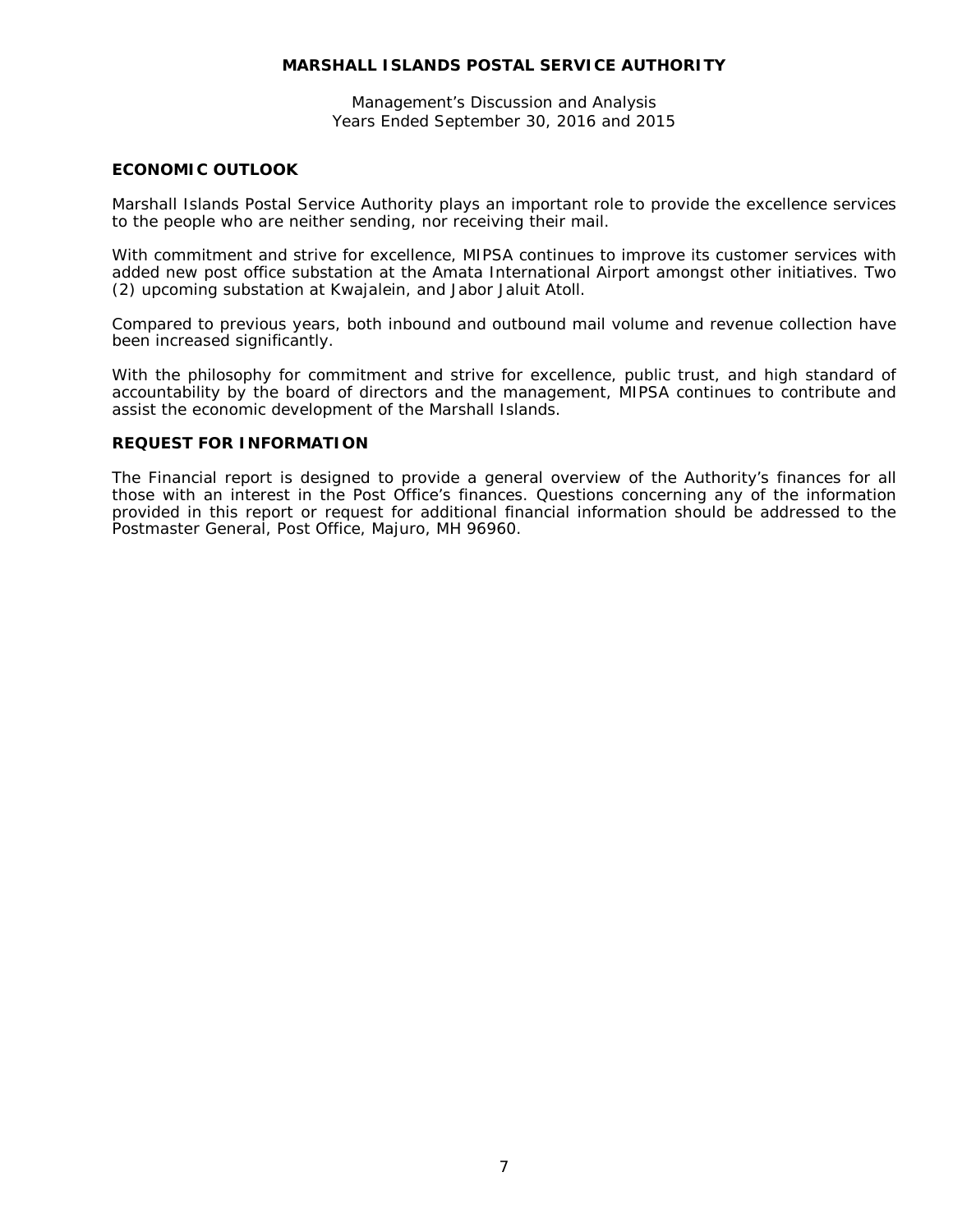# Statements of Net Position September 30, 2016 and 2015

| <b>ASSETS</b>                                        | 2016             | 2015      |
|------------------------------------------------------|------------------|-----------|
| Current assets:                                      |                  |           |
| Cash                                                 | \$<br>398,512 \$ | 319,094   |
| Receivables:                                         |                  |           |
| Postal box rental                                    | 81,016           | 84,888    |
| Due from RepMar                                      | 26,313           | 26,313    |
| Other                                                | 35,588           | 34,000    |
|                                                      | 142,917          | 145,201   |
| Less allowance for doubtful accounts                 | (63,905)         | (64, 731) |
|                                                      | 79,012           | 80,470    |
| Inventory                                            | 15,099           | 20,128    |
| Prepaid expenses                                     | 10,654           | 15,083    |
| Total current assets                                 | 503,277          | 434,775   |
| Deposit on vehicle                                   |                  | 20,000    |
| Capital assets, net                                  | 65,332           | 49,763    |
|                                                      | \$<br>568,609 \$ | 504,538   |
| LIABILITIES AND NET POSITION                         |                  |           |
| Current liabilities:                                 |                  |           |
| Accounts payable                                     | \$<br>$2,323$ \$ | 8,842     |
| Lease rental payable                                 | 143,431          | 143,431   |
| Payable to affiliates                                | 19,864           | 13,291    |
| Accrued payroll and bonuses                          | 26,768           | 21,258    |
| Accrued annual leave payable                         | 7,547            | 9,334     |
| Unearned income                                      | 22,892           | 22,554    |
| Total current liabilities                            | 222,825          | 218,710   |
| Accrued annual leave payable, net of current portion | 12,314           | 15,228    |
| <b>Total liabilities</b>                             | 235,139          | 233,938   |
| Commitments and contingency                          |                  |           |
| Net position:                                        |                  |           |
| Net investment in capital assets                     | 65,332           | 49,763    |
| Unrestricted                                         | 268,138          | 220,837   |
| Total net position                                   | 333,470          | 270,600   |
|                                                      | \$<br>568,609 \$ | 504,538   |

See accompanying notes to financial statements.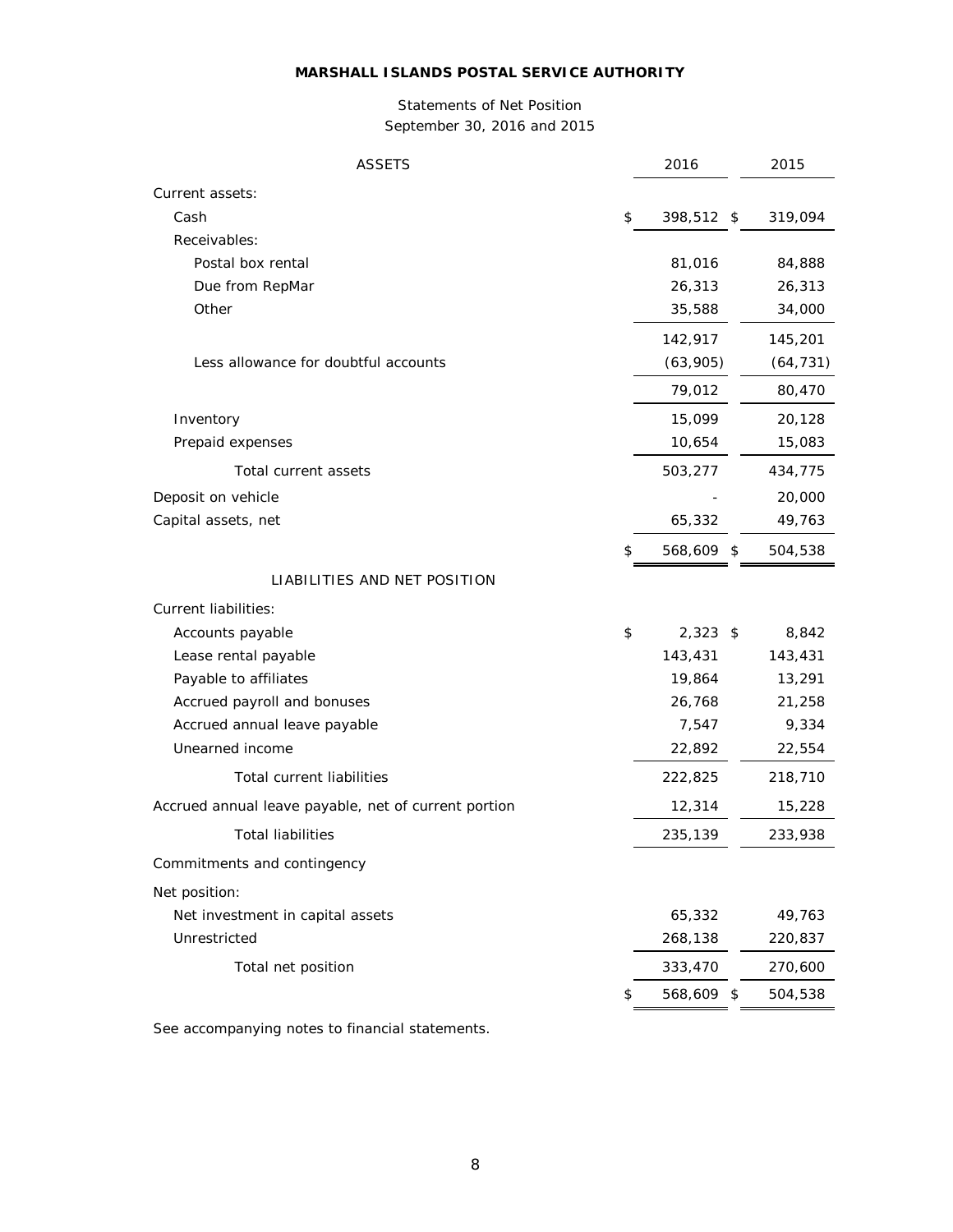# Statements of Revenues, Expenses, and Changes in Net Position Years Ended September 30, 2016 and 2015

|                                           | 2016                 | 2015      |
|-------------------------------------------|----------------------|-----------|
| Operating revenues:                       |                      |           |
| Stamp sales                               | \$<br>419,563 \$     | 418,020   |
| Postal box rentals                        | 89,617               | 88,863    |
| Royalty                                   | 50,000               | 50,005    |
| Other                                     | 12,236               | 7,855     |
| Total operating revenues                  | 571,416              | 564,743   |
| Less provision for uncollectible accounts | (27, 983)            | (17, 948) |
|                                           | 543,433              | 546,795   |
| Operating expenses:                       |                      |           |
| Salaries, wages and employee benefits     | 368,429              | 325,165   |
| Building lease rental                     | 49,595               | 47,720    |
| Depreciation                              | 23,945               | 24,672    |
| <b>Utilities</b>                          | 23,312               | 14,947    |
| Communications                            | 19,132               | 21,625    |
| Training                                  | 13,961               | 18,817    |
| Domestic freight                          | 12,365               | 4,822     |
| Supplies and materials                    | 11,651               | 9,196     |
| Repairs and maintenance                   | 10,816               | 5,116     |
| Insurance                                 | 8,614                | 6,719     |
| Travel                                    | 1,744                | 9,579     |
| Miscellaneous                             | 42,260               | 43,649    |
| Total operating expenses                  | 585,824              | 532,027   |
| Operating income (loss)                   | (42, 391)            | 14,768    |
| Nonoperating income:                      |                      |           |
| Contributions from RepMar                 | 105,261              | 105,278   |
| Gain on disposal of capital assets        |                      | 2,563     |
|                                           | 105,261              | 107,841   |
| Change in net position                    | 62,870               | 122,609   |
| Net position at beginning of year         | 270,600              | 147,991   |
| Net position at end of year               | \$<br>333,470<br>-\$ | 270,600   |

See accompanying notes to financial statements.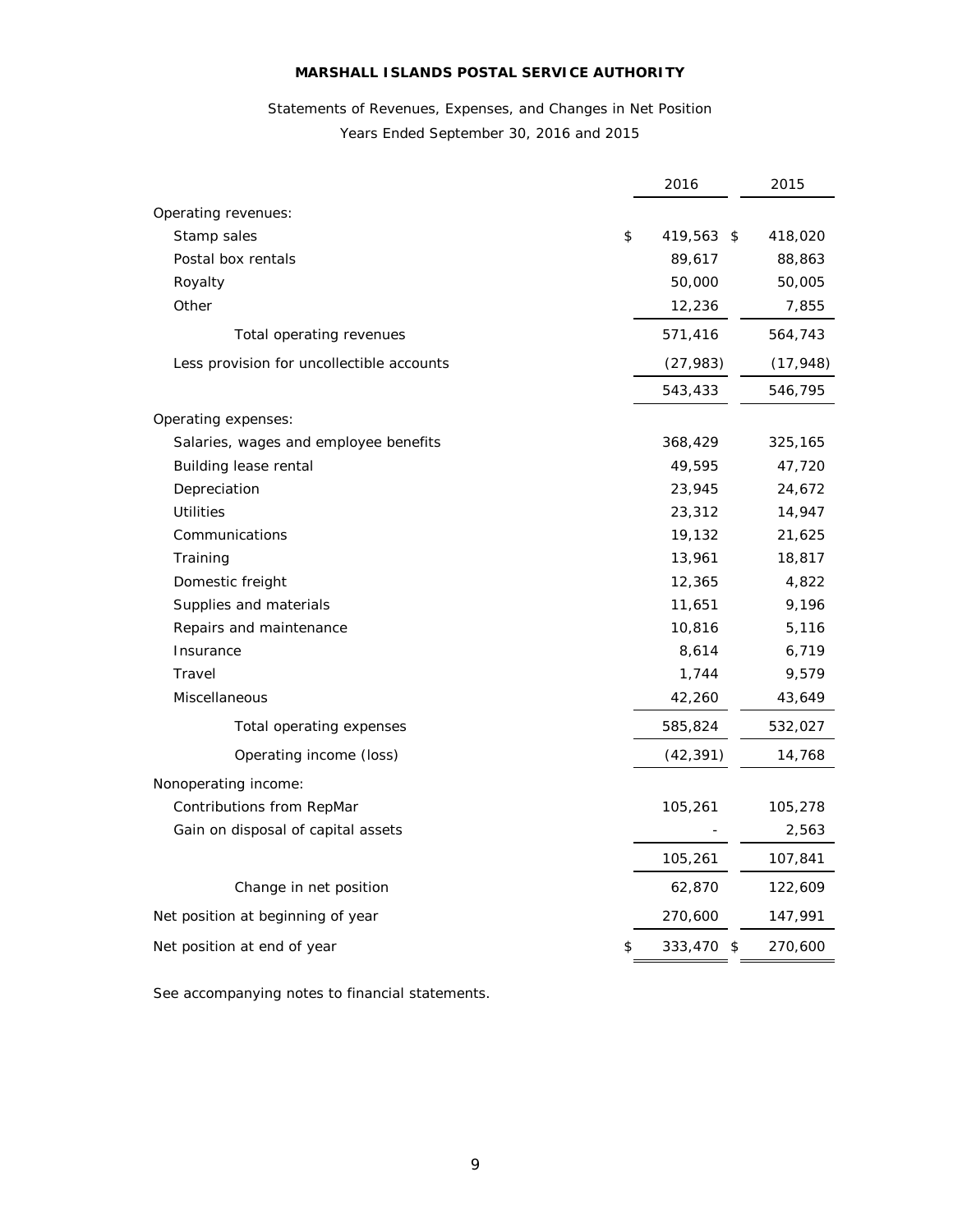# Statements of Cash Flows Years Ended September 30, 2016 and 2015

|                                                                   | 2016                 | 2015             |
|-------------------------------------------------------------------|----------------------|------------------|
| Cash flows from operating activities:                             |                      |                  |
| Cash received from customers                                      | \$<br>545,229 \$     | 539,179          |
| Cash payments to suppliers for goods and services                 | (190, 511)           | (175, 299)       |
| Cash payments to employees for services                           | (361, 047)           | (319, 581)       |
| Net cash provided by (used for) operating activities              | (6, 329)             | 44,299           |
| Cash flows from noncapital financing activities:                  |                      |                  |
| Contributions from RepMar                                         | 105,261              | 78,965           |
| Cash flows from capital and related financing activities:         |                      |                  |
| Proceeds from disposal of capital assets                          |                      | 5,000            |
| Acquisition of capital assets                                     | (19, 514)            | (51, 462)        |
| Net cash used for capital and related financing activities        | (19, 514)            | (46, 462)        |
| Net change in cash                                                | 79,418               | 76,802           |
| Cash at beginning of year                                         | 319,094              | 242,292          |
| Cash at end of year                                               | \$<br>398,512 \$     | 319,094          |
| Reconciliation of operating income (loss) to net cash provided by |                      |                  |
| (used for) operating activities:                                  |                      |                  |
| Operating income (loss)                                           | \$<br>$(42, 391)$ \$ | 14,768           |
| Adjustments to reconcile operating income (loss) to net cash      |                      |                  |
| provided by (used for) operating activities:                      |                      |                  |
| Depreciation<br>Provision for uncollectible accounts              | 23,945<br>27,983     | 24,672<br>17,948 |
| (Increase) decrease in assets:                                    |                      |                  |
| Receivables                                                       | (26, 525)            | (26, 225)        |
| Inventory                                                         | 5,029                | 1,912            |
| Prepaid expenses                                                  | 4,429                | (9, 392)         |
| Increase (decrease) in liabilities:                               |                      |                  |
| Accounts payable                                                  | (6, 519)             | 2,795            |
| Lease rental payable                                              |                      | 11,576           |
| Payable to affiliates                                             | 6,573                | (2,706)          |
| Accrued payroll                                                   | 5,510                | 3,433            |
| Accrued annual leave payable                                      | (4, 701)             | 4,857            |
| Unearned income                                                   | 338                  | 661              |
| Net cash provided by (used for) operating activities              | \$<br>$(6,329)$ \$   | 44,299           |
|                                                                   |                      |                  |
| Summary disclosure of noncash activity:                           |                      |                  |
| Capital assets                                                    | \$<br>20,000 \$      |                  |
| Deposit on vehicle                                                | (20,000)             |                  |
|                                                                   | \$<br>$\,$           |                  |

See accompanying notes to financial statements.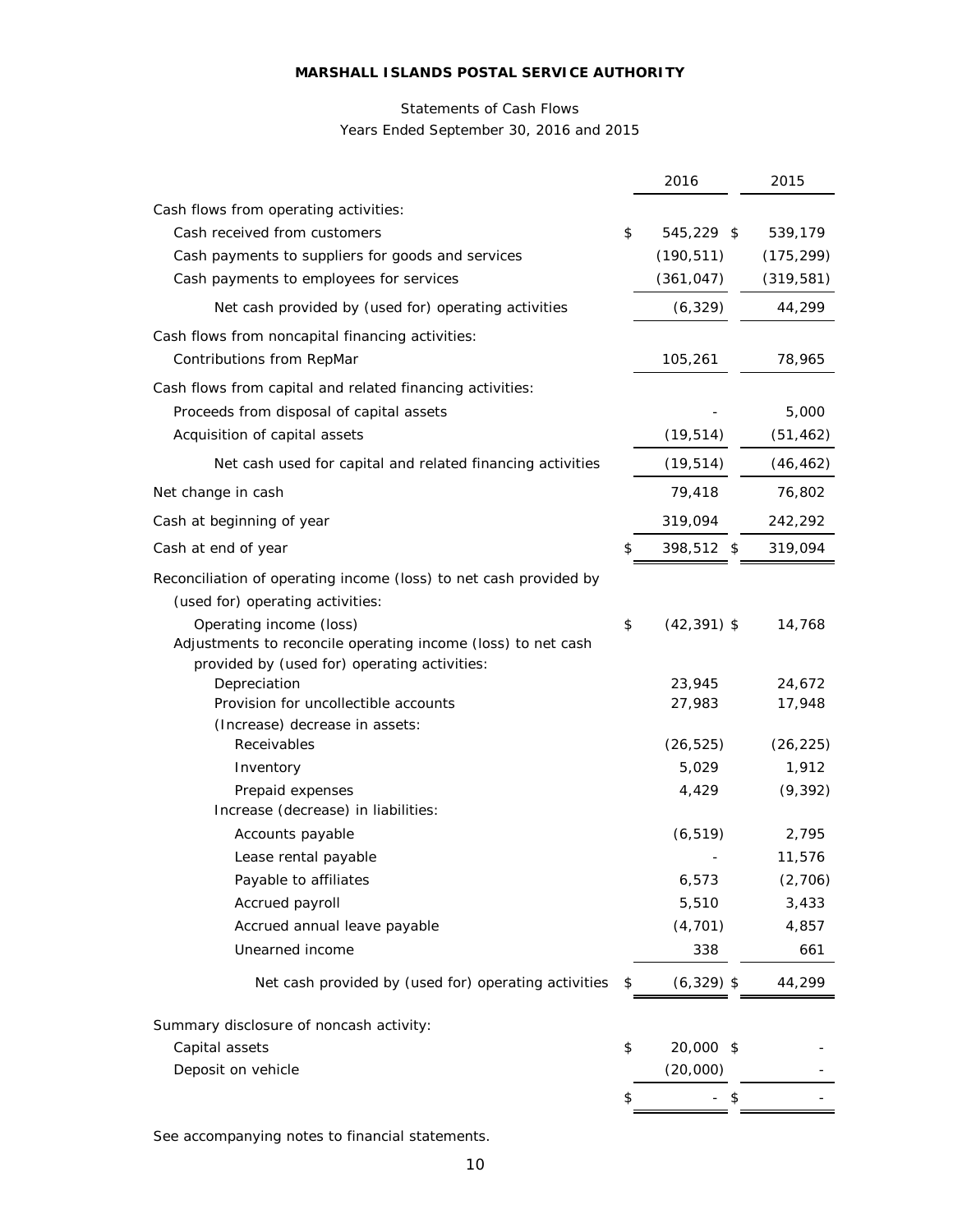Notes to Financial Statements September 30, 2016 and 2015

## (1) Organization

The Marshall Islands Postal Service Authority (the "Authority"), a component unit of the Republic of the Marshall Islands (RepMar), was created by the Postal Service Act of 1983 for the purpose of establishing an effective and efficient postal service for the Republic. The Authority provides both domestic and international mail services from three service outlets the Uliga and Delap postal stations located on Majuro Atoll, and the Ebeye postal station located on Kwajalein Atoll.

The operations of the Authority were accounted for as a separate fund within RepMar's Ministry of Finance. Effective October 1, 2008, the Authority established a separate bank account outside of RepMar's Treasury for the purpose of receiving and disbursing funds in accordance with the Postal Service Fund (Amendment) Act of 2007. Accordingly, the accompanying financial statements relate solely to those accounting records maintained by the Authority and do not incorporate any accounts related to the Authority's operations that may be accounted for by RepMar's Treasury or any of RepMar's other branches, departmental units or component units.

The Authority is governed by a five-member Board of Directors appointed by the President of RepMar. The Board of Directors, in turn, is responsible for the appointment of the Postmaster General who oversees the day-to-day operations of the Authority. The Authority's financial statements are incorporated into the financial statements of RepMar as a component unit.

## (2) Summary of Significant Accounting Policies

GASB Statement No. 34, *Basic Financial Statements - and Management's Discussion and Analysis - for State and Local Governments*, as amended by GASB Statement No. 37, *Basic Financial Statements - Management's Discussion and Analysis - for State and Local Governments: Omnibus*, and GASB Statement No. 38, *Certain Financial Statement Note Disclosures*, establish standards for external financial reporting for state and local governments and requires that resources be classified for accounting and reporting purposes into the following three net position categories:

- Net investment in capital assets capital assets, net of accumulated depreciation and outstanding principal balances of debt attributable to the acquisition, construction or improvement of those assets.
- Restricted net position whose use by the Authority is subject to externally imposed stipulations that can be fulfilled by actions of the Authority pursuant to those stipulations or that expire by the passage of time. The Authority has no restricted net position at September 30, 2016 and 2015.
- Unrestricted net position that is not subject to externally imposed stipulations. Unrestricted net position may be designated for specific purposes by action by management or the Board of Directors or may otherwise be limited by contractual agreements with outside parties.

## Estimates

The preparation of financial statements in conformity with accounting principles generally accepted in the United States of America (GAAP) requires management to make estimates and assumptions that affect the reported amounts of assets and deferred outflows of resources, liabilities and deferred inflows of resources, and disclosure of contingent assets and liabilities at the date of the financial statements and the reported amounts of revenues and expenses during the reporting period. Actual results could differ from those estimates.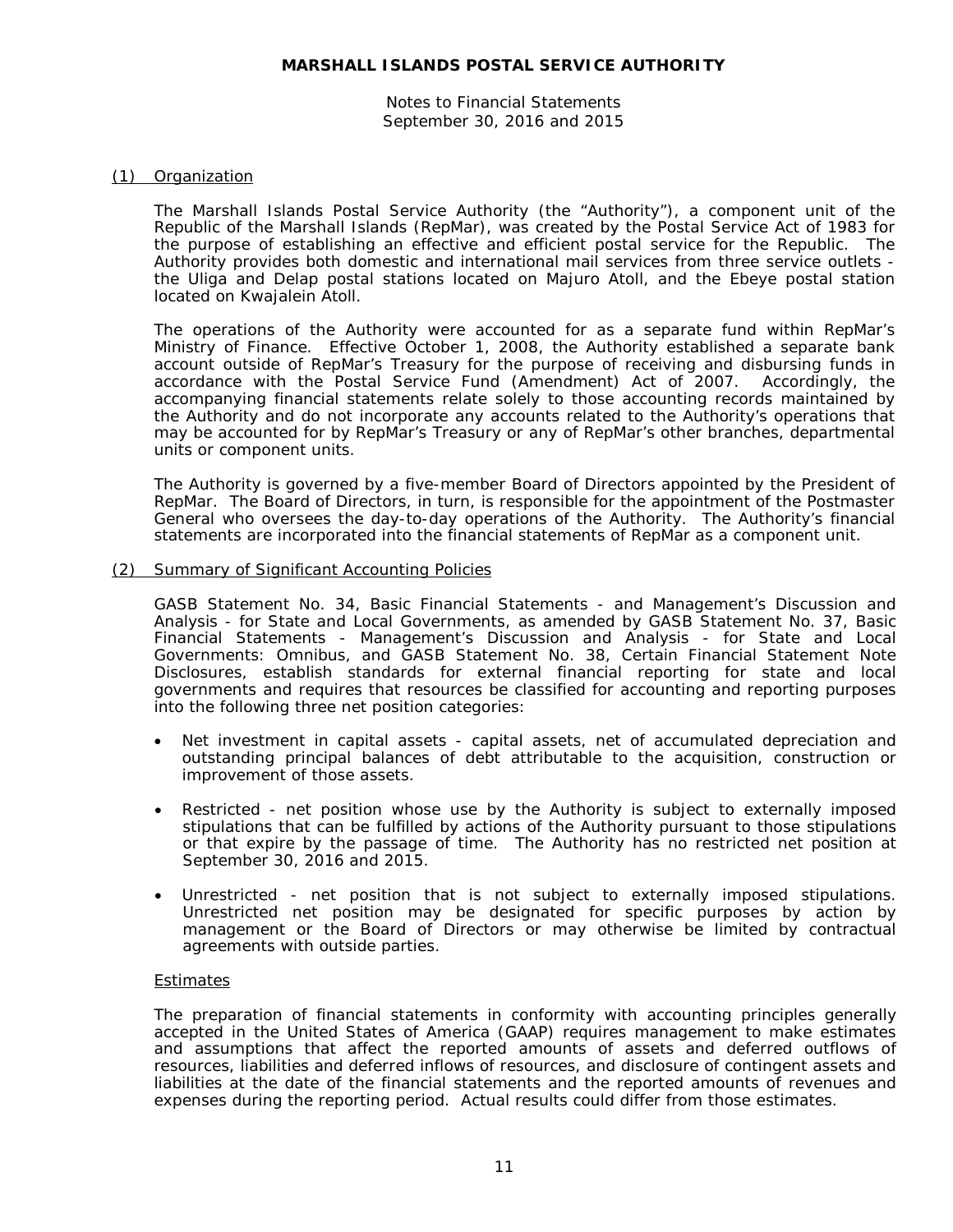Notes to Financial Statements September 30, 2016 and 2015

## (2) Summary of Significant Accounting Policies, Continued

#### Basis of Accounting

Proprietary funds are accounted for on a flow of economic resources measurement focus. With this measurement focus, all assets and liabilities associated with the operation of the fund are included in the statements of net position. Proprietary fund operating statements present increases and decreases in net position. The accrual basis of accounting is utilized by proprietary funds. Under this method, revenues are recorded when earned and expenses are recorded at the time liabilities are incurred. The Authority considers revenues and costs that are directly related to operations to be operating revenues and expenses. Revenues and expenses related to financing and other activities are reflected as nonoperating.

#### Cash

Custodial credit risk is the risk that in the event of a bank failure, the Authority's deposits may not be returned to it. Such deposits are not covered by depository insurance and are either uncollateralized or collateralized with securities held by the pledging financial institution or held by the pledging financial institution but not in the depositor-government's name. The Authority does not have a deposit policy for custodial credit risk.

For purposes of the statements of net position and cash flows, cash is defined as cash on hand and cash held in demand accounts. As of September 30, 2016 and 2015, the carrying amount of cash was \$398,512 and \$319,094, respectively, and the corresponding bank balances were \$410,772 and \$324,319, respectively. \$108,559 and \$49,174, respectively, were maintained in a financial institution subject to Federal Deposit Insurance Corporation (FDIC) insurance. The remaining bank deposits of \$302,213 and \$275,145, respectively, were maintained in a financial institution not subject to depository insurance. The Authority does not require collateralization of its cash deposits; therefore, bank deposits in excess of FDIC insurance coverage are uncollateralized. Accordingly, these deposits are exposed to custodial credit risk.

#### Receivables

All receivables are due from businesses and individuals located within the Republic of the Marshall Islands and are interest free and uncollateralized. The allowance for uncollectible accounts is stated at an amount which management believes will be adequate to absorb possible losses on accounts receivable that may become uncollectible based on evaluations of the collectability of these accounts and prior collection experience. The allowance is established through a provision for bad debts charged to current operations. Accounts are written off using the specific identification method.

#### Stamp Inventory

Stamp inventory consists of stamps purchased for resale and are valued at the lower of cost (first-in, first-out) or market value.

#### Fixed Assets

The Authority does not have a capitalization policy for fixed assets; however, items with a cost that equals or exceeds \$100 are generally capitalized at the time of acquisition. Depreciation is calculated using the straight-line method based on the estimated useful lives of the respective assets. The estimated useful lives of these assets are as follows:

| Motor vehicles                | 3 years |
|-------------------------------|---------|
| Other furniture and equipment | 5 years |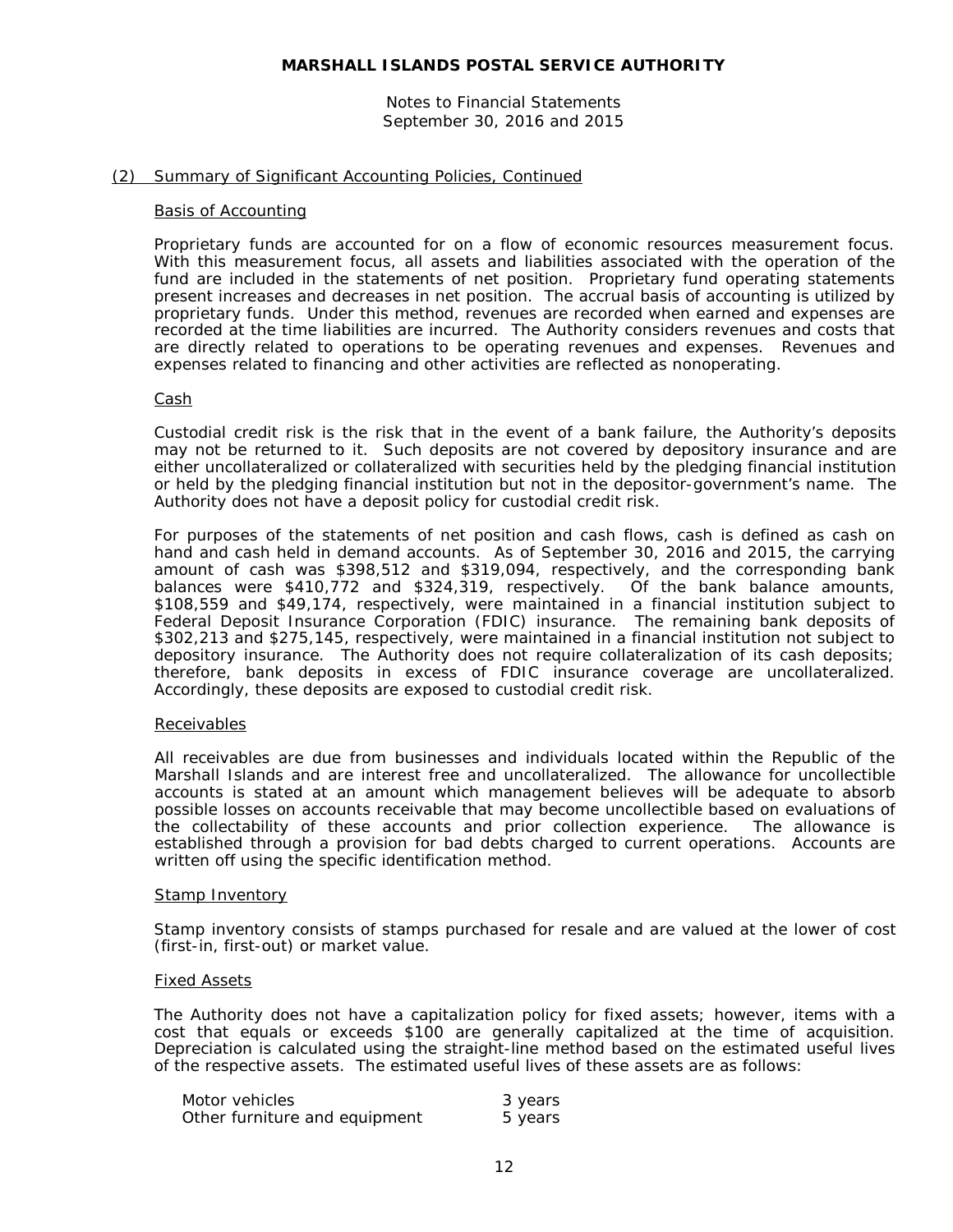Notes to Financial Statements September 30, 2016 and 2015

## (2) Summary of Significant Accounting Policies, Continued

#### Deferred Outflows of Resources

In addition to assets, the statement of net position will sometimes report a separate section for deferred outflows of resources. This separate financial statement element, deferred outflows of resources represents a consumption of net position that applies to a future period and so will not be recognized as an outflow of resources (deduction of net position) until then. The Authority has no items that qualify for reporting in this category.

#### Compensated Absences

Vested or accumulated vacation leave is recorded as an expense and liability as the benefits accrue to employees. No liability is recorded for non-vesting accumulating rights to receive sick pay benefits. As of September 30, 2016 and 2015, the accumulated vacation leave liability totals \$19,861 and \$24,562, respectively.

#### Unearned Income

Unearned income includes amounts received for postal box rental fees prior to the end of the fiscal year but related to the subsequent accounting period.

#### Deferred Inflows of Resources

In addition to liabilities, the statement of net position will sometimes report a separate section for deferred inflows of resources. This separate financial statement element, deferred inflows of resources represents an acquisition of net position that applies to a future period and so will not be recognized as an inflow of resources (additions to net position) until then. The Authority has no items that qualify for reporting in this category.

## Taxes

Corporate profits are not subject to income tax in the Republic of the Marshall Islands. The Government of the Republic of the Marshall Islands imposes a gross receipts tax of 3% on revenues. The Authority is specifically exempt from this tax.

#### Prepaid Expenses

Certain payments to vendors or persons for goods and services reflect costs applicable to future accounting periods and are recorded as prepaid expenses in the accompanying financial statements.

#### Reclassifications

Certain balances in the 2015 presentation have been reclassified to conform to the 2016 presentation.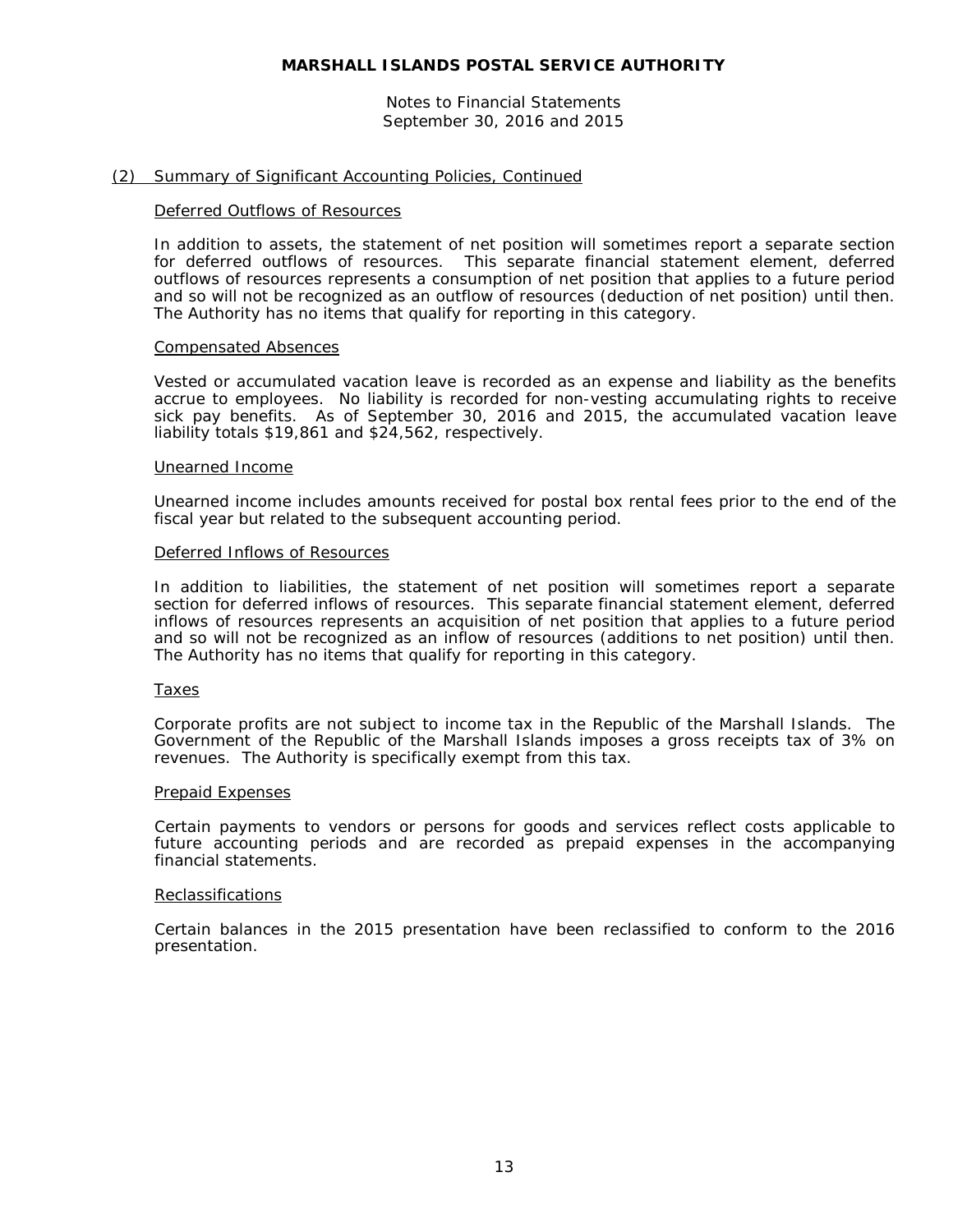Notes to Financial Statements September 30, 2016 and 2015

## (2) Summary of Significant Accounting Policies, Continued

## New Accounting Standards

During the year ended September 30, 2016, the Authority implemented the following pronouncements:

- GASB Statement No. 72, *Fair Value Measurement and Application,* which addresses accounting and financial reporting issues related to fair value measurements and requires entities to expand their fair value disclosures by determining major categories of debt and equity securities within the fair value hierarchy on the basis of the nature and risk of the investment.
- GASB Statement No. 73, *Accounting and Financial Reporting for Pensions and Related Assets That Are Not Within the Scope of GASB Statement* No. *68, and Amendments to Certain Provisions of GASB Statements* No. *67 and* No. *68*, which aligns the reporting requirements for pensions and pension plans not covered in GASB Statements No.  $6\overline{7}$ and No. 68 with the reporting requirements in Statement No. 68.
- GASB Statement No. 76, *The Hierarchy of Generally Accepted Accounting Principles for State and Local Governments*, which eliminates two of the four categories of authoritative GAAP that exist under the existing hierarchy prescribed by Statement No. 55. The two categories that will remain under the new standard are (1) GASB Statements and (2) GASB technical bulletins and implementation guides in addition to AICPA guidance that the GASB clears.
- GASB Statement No. 79, *Certain External Investment Pools and Pool Participants*, addresses for certain external investment pools and their participants the accounting and financial reporting implications that result from changes in the regulatory provisions referenced by previous accounting and financial reporting standards. Those provisions were based on the Investment Company Act of 1940, Rule 2a7. Rule 2a7 contains the Securities and Exchange Commission's regulations that apply to money market funds and were significantly amended in 2014.

The implementation of these statements did not have a material effect on the accompanying financial statements.

In June 2015, GASB issued Statement No. 74, *Financial Reporting for Postemployment Benefit Plans Other Than Pension Plans*, which replaces Statements No. 43, *Financial Reporting for Postemployment Benefit Plans Other Than Pension Plans*, as amended, and No. 57, *OPEB Measurements by Agent Employers and Agent Multiple-Employer Plans*, and addresses financial reporting requirements for governments whose employees are provided with postemployment benefits other than pensions (other postemployment benefits or OPEB). The provisions in Statement No. 74 are effective for fiscal years beginning after June 15, 2016. Management does not believe that the implementation of this statement will have a material effect on the financial statements.

In June 2015, GASB issued Statement No. 75, *Accounting and Financial Reporting for Postemployment Benefits Other Than Pensions*, which replaces the requirements of Statements No. 45, *Accounting and Financial Reporting by Employers for Postemployment Benefits Other Than Pensions*, as amended, and No. 57, *OPEB Measurements by Agent Employers and Agent Multiple-Employer Plans*, and provides guidance on reporting by governments that provide OPEB to their employees and for governments that finance OPEB for employees of other governments. The provisions in Statement No. 75 are effective for fiscal years beginning after June 15, 2017. Management does not believe that the implementation of this statement will have a material effect on the financial statements.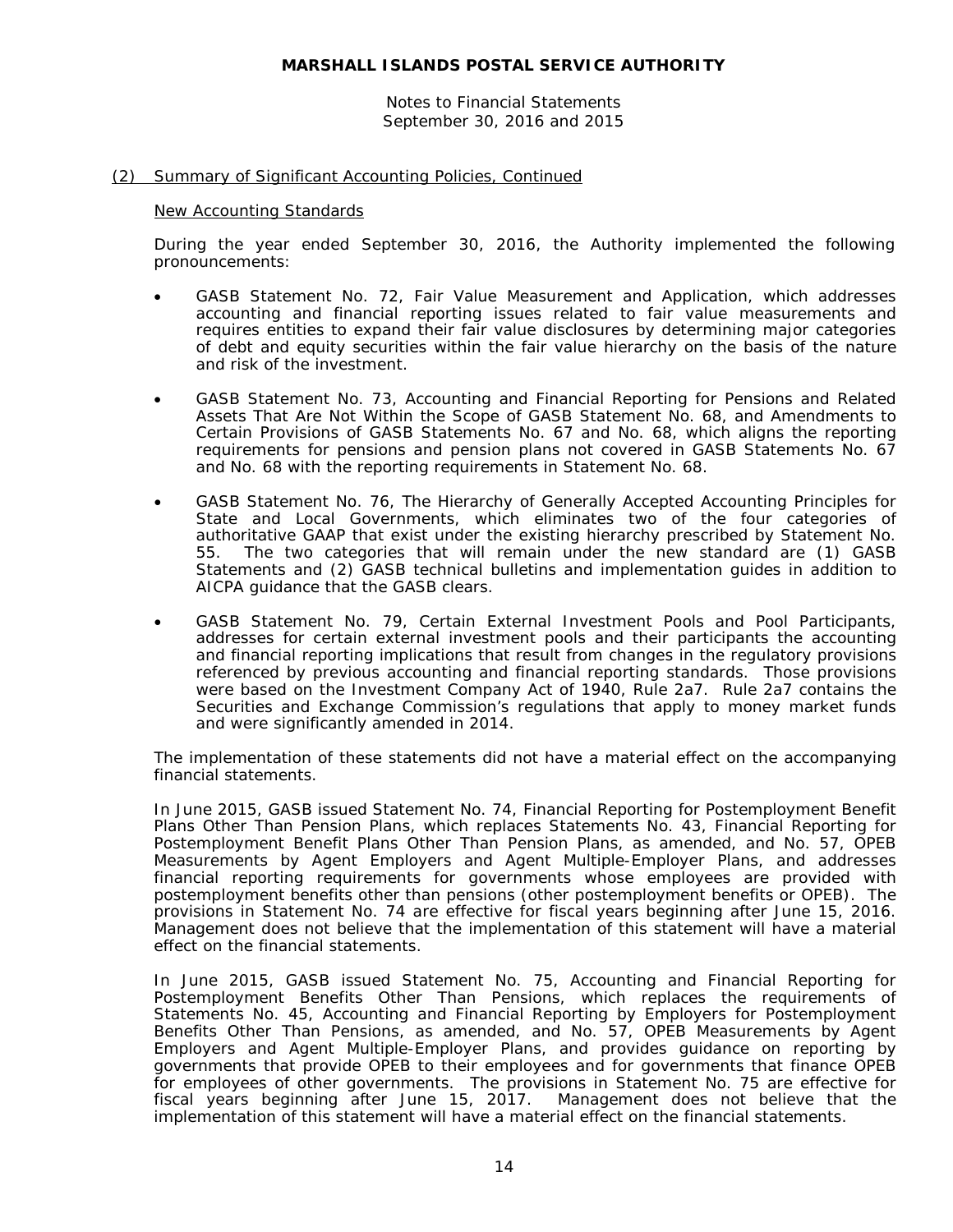Notes to Financial Statements September 30, 2016 and 2015

## (2) Summary of Significant Accounting Policies, Continued

#### New Accounting Standards, Continued

In August 2015, GASB issued Statement No. 77, *Tax Abatement Disclosures*, which requires governments that enter into tax abatement agreements to disclose certain information about the agreements. The provisions in Statement No. 77 are effective for fiscal years beginning after December 15, 2015. Management does not believe that the implementation of this statement will have a material effect on the financial statements.

In December 2015, GASB issued Statement No. 78, *Pensions Provided through Certain Multiple-Employer Defined Benefit Pension Plans,* which addresses a practice issue regarding the scope and applicability of Statement No. 68, *Accounting and Financial Reporting for Pensions*. The provisions in Statement No. 78 are effective for fiscal years beginning after December 15, 2015. Management does not believe that the implementation of this statement will have a material effect on the financial statements.

In January 2016, GASB issued Statement No. 80, *Blending Requirements for Certain Component Units - an amendment of GASB Statement No. 14,* which improves financial reporting by clarifying the financial statement presentation requirements for certain component units. The provisions in Statement No. 80 are effective for fiscal years beginning after June 15, 2016. Management does not believe that the implementation of this statement will have a material effect on the financial statements.

In March 2016, GASB issued Statement No. 81, *Irrevocable Split-Interest Agreements,* which improves accounting and financial reporting for irrevocable split-interest agreements by providing recognition and measurement guidance for situations in which a government is a beneficiary of the agreement. The provisions in Statement No. 81 are effective for fiscal years beginning after December 15, 2016. Management does not believe that the implementation of this statement will have a material effect on the financial statements.

In March 2016, GASB issued Statement No. 82, *Pension Issues - an amendment of GASB Statements No. 67, No. 68, and No. 73,* which addresses issues regarding (1) the presentation of payroll-related measures in required supplementary information, (2) the selection of assumptions and the treatment of deviations from the guidance in an Actuarial Standard of Practice for financial reporting purposes, and (3) the classification of payments made by employers to satisfy employee (plan member) contribution requirements. The provisions in Statement No. 82 are effective for fiscal years beginning after June 15, 2016. Management does not believe that the implementation of this statement will have a material effect on the financial statements.

(3) Fixed Assets

Capital asset activity for the years ended September 30, 2016 and 2015 is as follows:

|                                                  | October 1,<br>2015    | Additions           | <b>Disposals</b>         | September 30,<br>2016 |
|--------------------------------------------------|-----------------------|---------------------|--------------------------|-----------------------|
| Motor vehicles<br>Office furniture and equipment | \$114.470<br>57,699   | \$29,500<br>10,014  | $\overline{\phantom{a}}$ | \$143,970<br>67,713   |
| Less accumulated depreciation                    | 172,169<br>(122, 406) | 39,514<br>(23, 945) |                          | 211,683<br>(146, 351) |
|                                                  | 49.763                | 15,569<br>\$.       | \$.                      | 65,332                |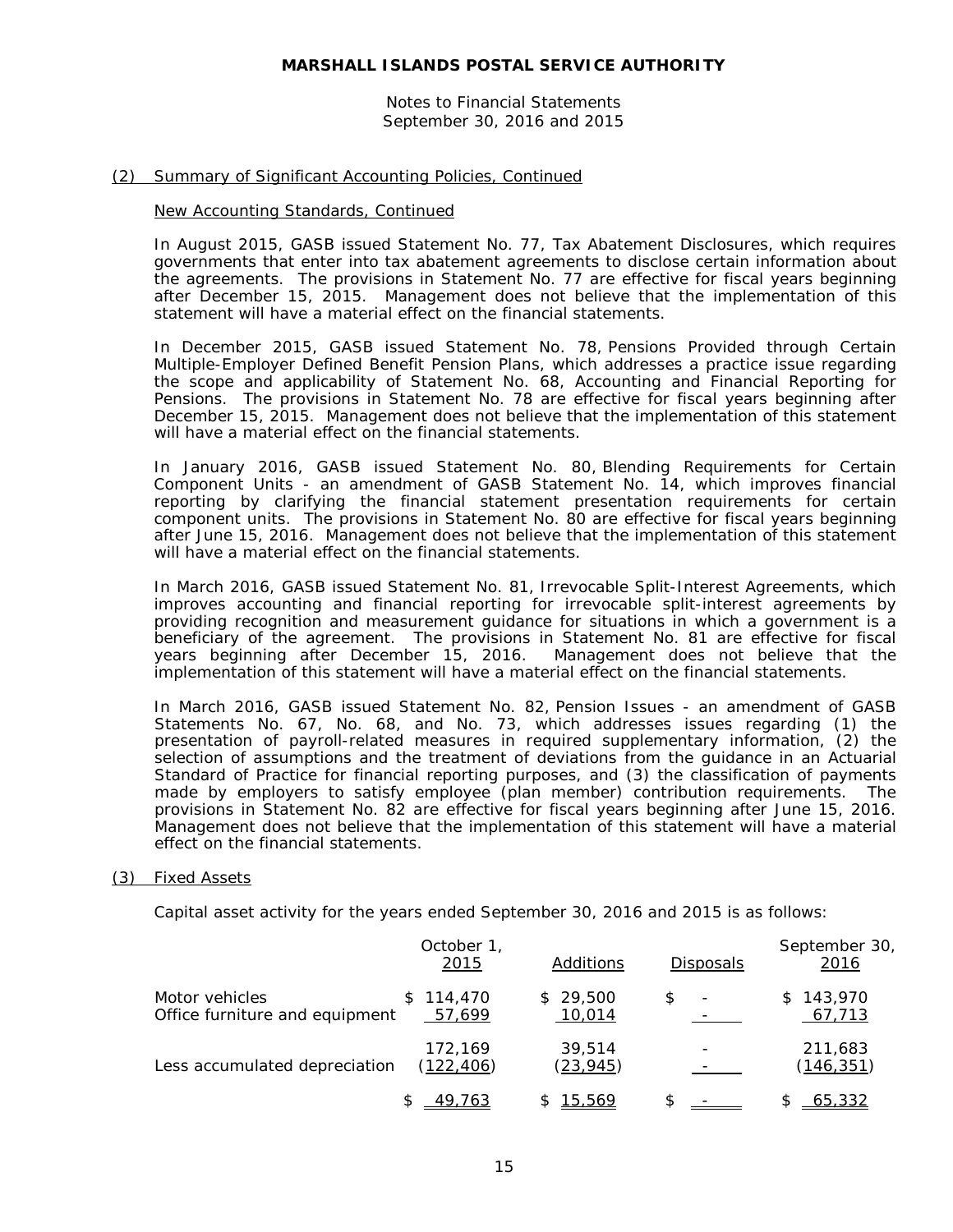Notes to Financial Statements September 30, 2016 and 2015

## (3) Fixed Assets, Continued

|                                | October 1,<br>2014 | Additions | <b>Disposals</b> | September 30,<br>2015 |
|--------------------------------|--------------------|-----------|------------------|-----------------------|
| Motor vehicles                 | 114,220            | \$26,245  | \$25,995         | \$114.470             |
| Office furniture and equipment | 5 <u>2,482</u>     | 5,217     |                  | 57,699                |
| Less accumulated depreciation  | 166,702            | 31,462    | 25,995           | 172,169               |
|                                | (121, 292)         | (24, 672) | (23, 558)        | (122, 406)            |
|                                | 45.410             | 6.790     | .437             | 49 <u>.763</u>        |

## (4) Change in Long-Term Liabilities

Other long-term liabilities will be liquidated in the future from the Authority's operations. During the years ended September 30, 2016 and 2015, the following changes occurred in liabilities reported as part of the Authority's long-term liabilities in the statements of net position:

|                      | Balance<br>October 1.<br>2015 | Additions | Reductions | Balance<br>September<br>30, 2016 | Due Within<br>One Year |
|----------------------|-------------------------------|-----------|------------|----------------------------------|------------------------|
| Compensated absences | 24,562                        | 19,141    | (23, 842)  | 19,861                           | 7,547                  |
|                      | Balance<br>October 1,<br>2014 | Additions | Reductions | Balance<br>September<br>30, 2015 | Due Within<br>One Year |
| Compensated absences | 19,705                        | 22.334    | (17.477)   | 24.562                           | 9.334                  |

## (5) Related Party Transactions

During the years ended September 30, 2016 and 2015, the Authority procured goods and services from a related party of \$9,348 and \$1,856, respectively, whose owner is a member of the Authority's Board of Directors.

The Authority is a component unit of RepMar and is therefore affiliated with all RepMar-owned and affiliated entities. The Authority provides postal services to all RepMar-owned and affiliated entities at substantially the same terms and conditions as those provided to third parties.

The Authority utilizes services from certain affiliated entities at substantially the same terms and conditions as those incurred from third parties.

During the years ended September 30, 2016 and 2015, the operations of the Authority were funded by appropriations of \$105,261 and \$105,278, respectively, from the Nitijela of RepMar, of which \$26,313 for both years, represent amounts due and receivable from RepMar as of the respective year ends.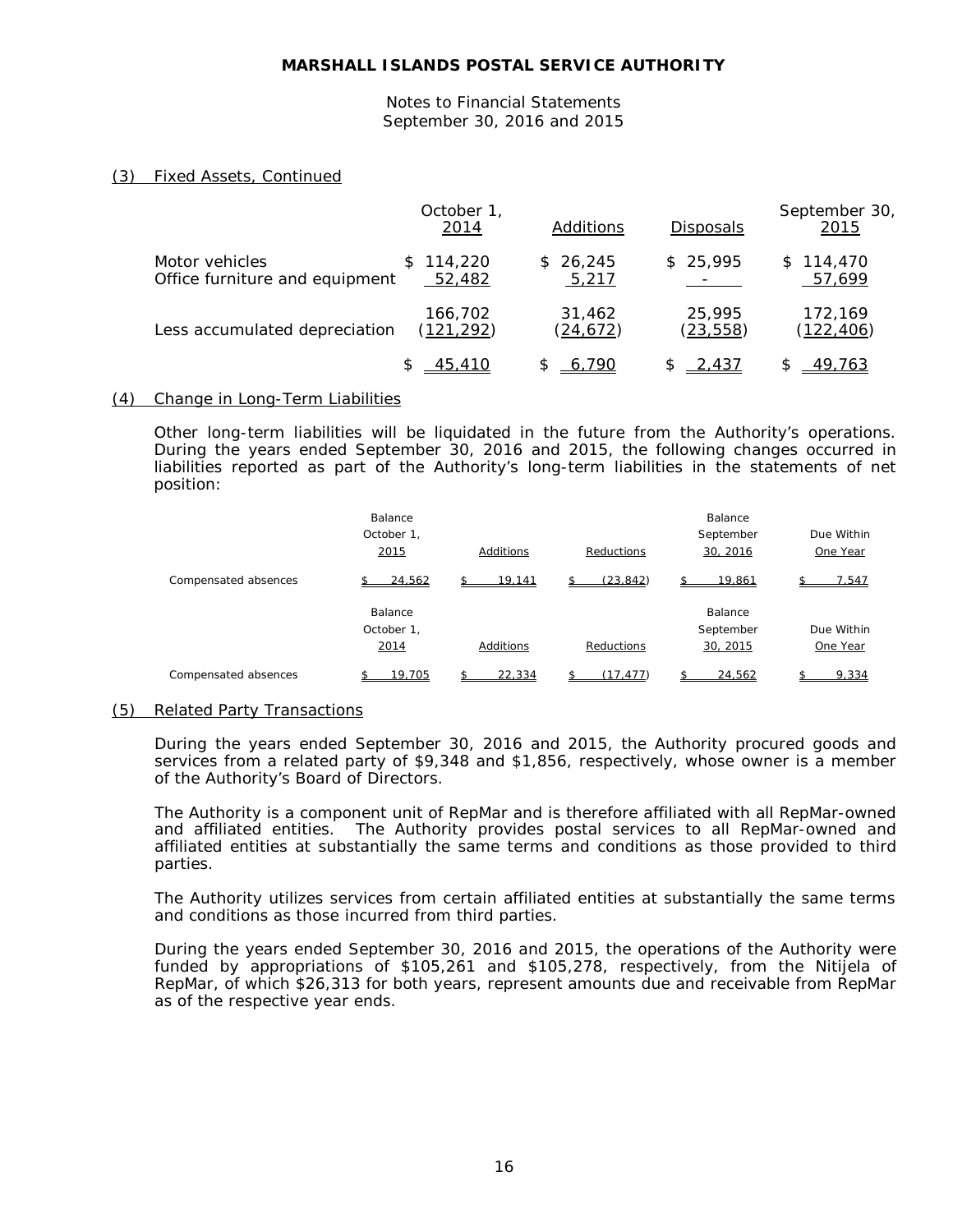## Notes to Financial Statements September 30, 2016 and 2015

## (5) Related Party Transactions, Continued

A summary of related party transactions as of and for the years ended September 30, 2016 and 2015 is as follows:

|                                                                                |                  | 2016 |                 |
|--------------------------------------------------------------------------------|------------------|------|-----------------|
|                                                                                | <b>Expenses</b>  |      | <b>Payables</b> |
| Marshall Islands Social Security Administration                                | \$34,659         |      | \$13,477        |
| Marshalls Energy Company, Inc.<br>Marshall Islands National Telecommunications | 23,312           |      |                 |
| Authority                                                                      | 19,132           |      |                 |
| Air Marshall Islands, Inc.                                                     | 12,365           |      | 2,988           |
| RepMar                                                                         |                  |      | 3,399           |
|                                                                                | \$89,468         |      | \$19,864        |
|                                                                                |                  | 2015 |                 |
|                                                                                | <b>Expenses</b>  |      | <b>Payables</b> |
| Marshall Islands Social Security Administration                                | \$28,533         |      | \$11,430        |
| Marshalls Energy Company, Inc.<br>Marshall Islands National Telecommunications | 14,947           |      |                 |
| Authority                                                                      | 21,625           |      |                 |
| Air Marshall Islands, Inc.                                                     | 4,822            |      |                 |
| RepMar                                                                         |                  |      | 1,861           |
|                                                                                | \$ <u>69,927</u> |      | \$13.291        |

#### (6) Risk Management

The Authority is exposed to various risks of loss related to torts; theft of, damage to, and destruction of assets; errors and omissions, injuries to employees; and natural disasters. The Authority has elected to purchase commercial insurance from independent third parties for the risks of loss to which it is exposed. No instances have occurred in the past three years where settlements have exceeded available insurance coverage.

## (7) Commitments

On September 11, 1981, the Authority entered into a ten-year lease for the Ebeye Post Office, with an option to extend for an additional four terms of five years each subject to incremental rent increases, which expired on September 11, 2011. The terms of the lease requires lease rental payments of \$1,227 per month. The Authority entered into a new lease agreement, which commenced on December 20, 2014 and expired on December 20, 2015. On September 30, 2015, the Authority exercised the option to renew the lease agreement for 3 years, which expires on December 20, 2018. During the years ended September 30, 2016 and 2015, related rent expense was \$12,333 and \$14,730, respectively.

On January 1, 2008, the Authority entered into a five-year lease for the Delap Post Office, with an option to extend for an additional four terms of five years each subject to renegotiation of the payment provisions. The Authority exercised the option to renew for an additional five-year period to expire on December 31, 2017. The lease terms require rental payments of \$800 per month. During the years ended September 30, 2016 and 2015, related rent expense was \$9,600.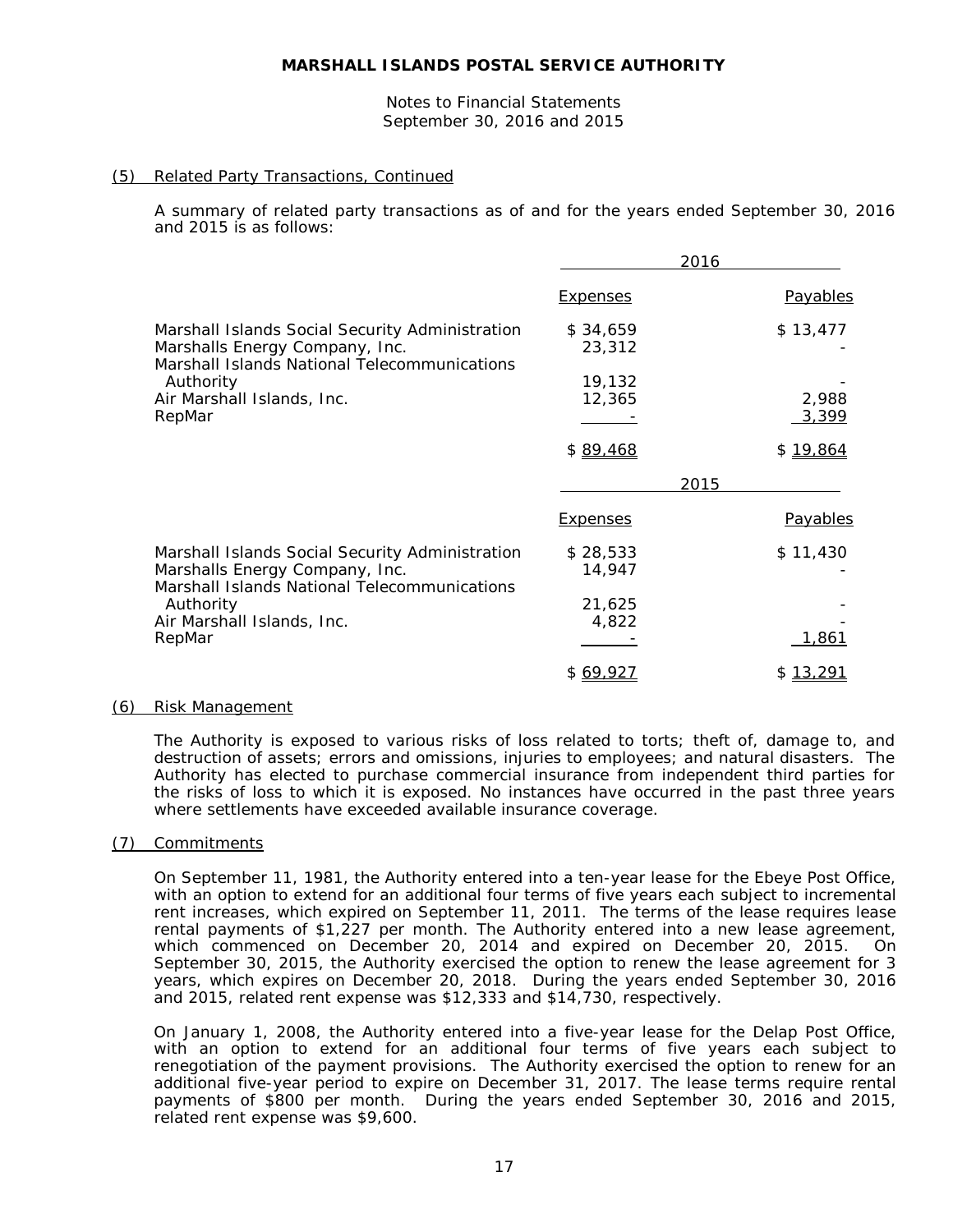Notes to Financial Statements September 30, 2016 and 2015

## (7) Commitments, Continued

On May 1, 2012, the Authority entered into a two-year lease for the Uliga Post Office, with an option to extend for an additional three terms of two years each subject to renegotiation of the payment provisions. On September 30, 2016, the Authority exercised the option to renew the lease agreement for 2 years, which commenced on October 1, 2016 and expires on September 30, 2018. The terms of the lease require rental payments of \$1,936 per month. During the years ended September 30, 2016 and 2015, related rent expense was \$23,234 and \$22,118, respectively.

On February 1, 2013, the Authority entered into a two-year lease agreement for the Airport Post Office, with an option to extend for an additional term of five years subject to renegotiation of the payment provisions. The Authority exercised the option to renew the lease for 2 years, which commenced on February 1, 2015 and expires on January 21. 2017. The terms of the lease require rental payments of \$150 per month and \$250 per month starting June 2015. During the years ended September 30, 2016 and 2015, related rent expense was \$3,000 and \$2,220, respectively.

Total future minimum lease payments for subsequent years ending September 30, are as follows:

| Year ending<br>September 30, |   |        |
|------------------------------|---|--------|
| 2017                         | S | 47.834 |
| 2018                         |   | 47,834 |
| 2019                         |   | 35,834 |
| 2020                         |   | 35,834 |
| 2021                         |   | 12,600 |
| 2022 - 2026                  |   | 63,000 |
| 2027 - 2031                  |   | 63,000 |
| 2032 - 2035                  |   | 24,000 |
|                              |   |        |

## \$ 369,936

#### (8) Contingencies

The Authority is currently delinquent on \$143,431 of payments for the Ebeye Post Office lease dating back to April 2000. The delinquent balance is based on a monthly rental payment of \$1,227; however, the lease stipulated incremental lease payments ranging from \$1,665 to \$1,980 per month.

As of September 30, 2016, various parties are claiming past rental for a previous Post office site on Ebeye. The claim is for \$212,356, and is pending conclusion of lease negotiations between the Authority and the landowners. In the event that the Authority is unable to reach an agreement with the landowners, either the Authority or RepMar may be liable for additional rental payments.

No provision for any liability that may result upon resolution of these matters has been made in the accompanying financial statements.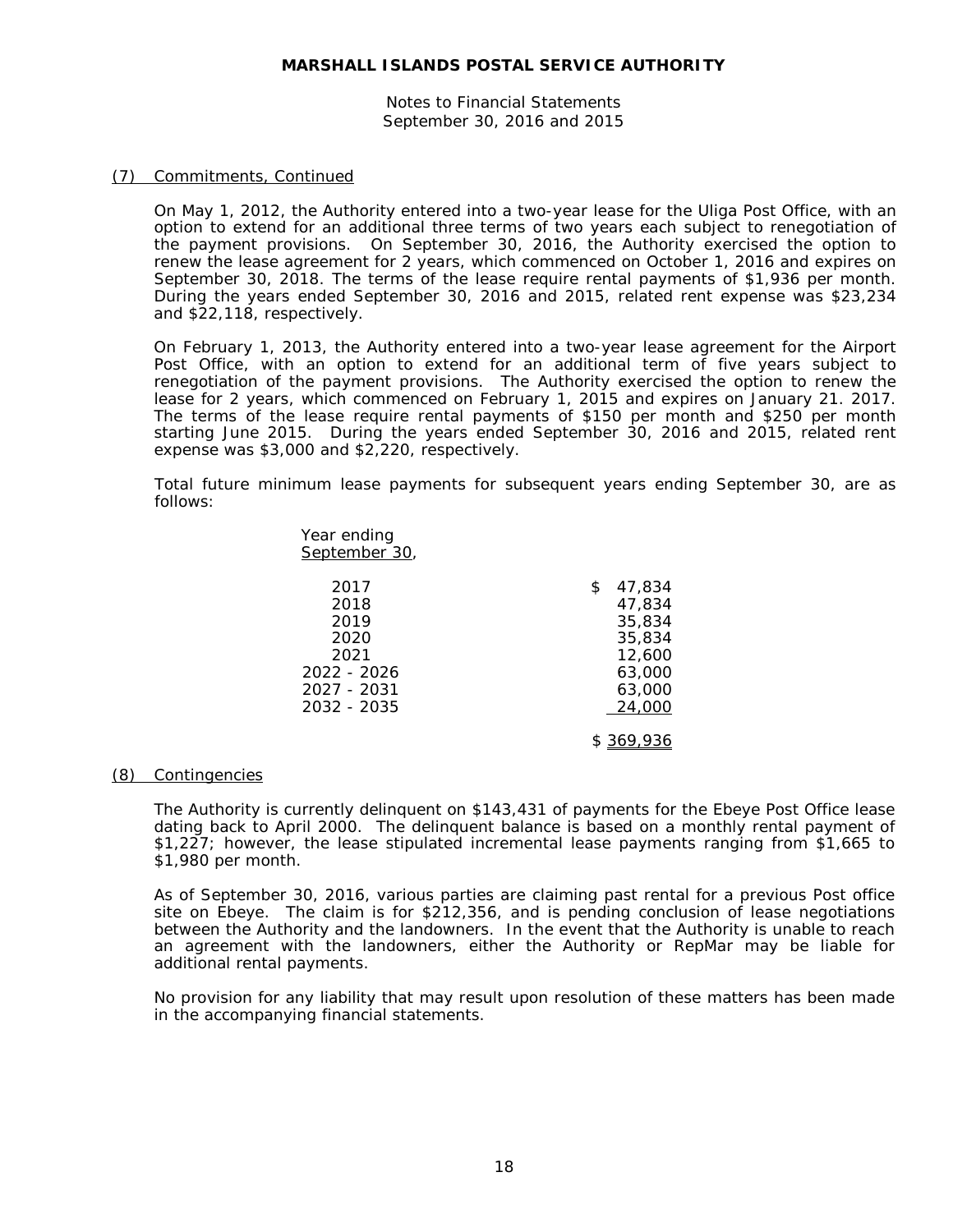# Combining Schedule of Operating Income (Loss) By Station Year Ended September 30, 2016

|                                           | Uliga                | Delap     | Airport   | Ebeye         | Total     |
|-------------------------------------------|----------------------|-----------|-----------|---------------|-----------|
| Operating revenues:                       |                      |           |           |               |           |
| Stamp sales                               | \$<br>264,103        | 55,193 \$ | 55,878 \$ | 44,389 \$     | 419,563   |
| Postal box rentals                        | 61,774               | 5,412     | 3,036     | 19,395        | 89,617    |
| Royalty                                   | 50,000               |           |           |               | 50,000    |
| Other                                     | 9,643                | 94        | 1,401     | 1,098         | 12,236    |
| Total operating revenues                  | 385,520              | 60,699    | 60,315    | 64,882        | 571,416   |
| Less provision for uncollectible accounts | (27, 983)            |           |           |               | (27, 983) |
|                                           | 357,537              | 60,699    | 60,315    | 64,882        | 543,433   |
| Operating expenses:                       |                      |           |           |               |           |
| Salaries, wages and employee benefits     | 286,718              | 16,556    |           | 65,155        | 368,429   |
| Building lease rental                     | 23,234               | 9,600     | 4,428     | 12,333        | 49,595    |
| Depreciation                              | 22,349               |           |           | 1,596         | 23,945    |
| <b>Utilities</b>                          | 17,092               |           |           | 6,220         | 23,312    |
| Communications                            | 13,294               |           |           | 5,838         | 19,132    |
| Training                                  | 9,786                |           |           | 4,175         | 13,961    |
| Domestic freight                          | 12,152               |           |           | 213           | 12,365    |
| Supplies and materials                    | 8,432                |           |           | 3,219         | 11,651    |
| Repairs and maintenance                   | 10,105               |           |           | 711           | 10,816    |
| Insurance                                 | 8,614                |           |           |               | 8,614     |
| Travel                                    | 1,744                |           |           |               | 1,744     |
| Miscellaneous                             | 35,245               | 267       | 400       | 6,348         | 42,260    |
| Total operating expenses                  | 448,765              | 26,423    | 4,828     | 105,808       | 585,824   |
| Operating income (loss)                   | \$<br>$(91, 228)$ \$ | 34,276    | 55,487 \$ | $(40,926)$ \$ | (42, 391) |

See accompanying independent auditors' report.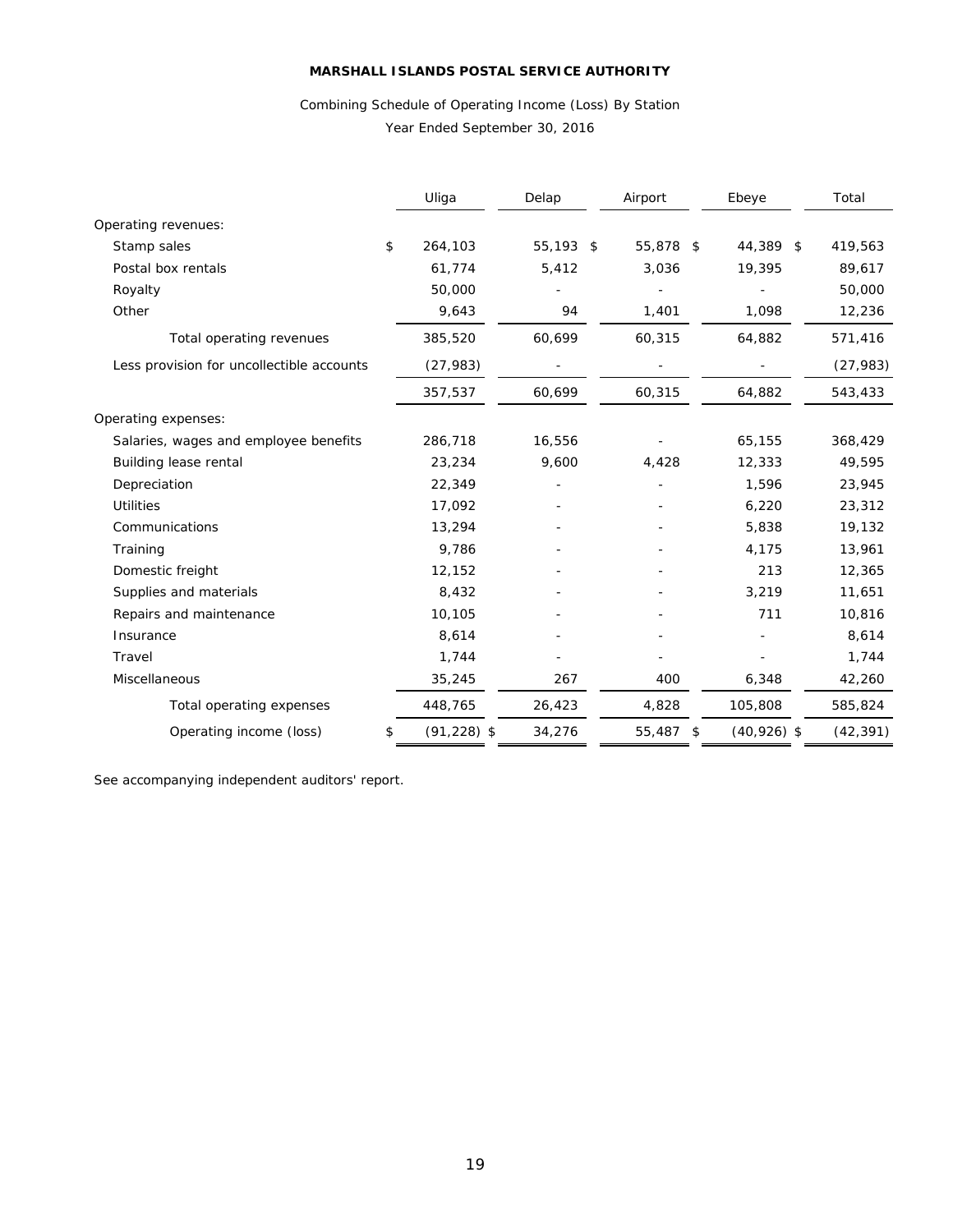

Deloitte & Touche LLP 361 South Marine Corps Drive Tamuning, GU 96913  $IISA$ 

Tel: +1 (671) 646-3884 Fax:  $+1$  (671) 649-4265

www.deloitte.com

#### **INDEPENDENT AUDITORS' REPORT ON INTERNAL CONTROL OVER FINANCIAL REPORTING AND ON COMPLIANCE AND OTHER MATTERS BASED ON AN AUDIT OF FINANCIAL STATEMENTS PERFORMED IN ACCORDANCE WITH** *GOVERNMENT AUDITING STANDARDS*

Board of Directors Marshall Islands Postal Service Authority:

We have audited, in accordance with the auditing standards generally accepted in the United States of America and the standards applicable to financial audits contained in *Government Auditing Standards* issued by the Comptroller General of the United States, the financial statements of the Marshall Islands Postal Service Authority (the Authority), which comprise the statement of net position as of September 30, 2016, and the related statements of revenues, expenses and changes in net position and of cash flows for the year then ended and the related notes to the financial statements, and have issued our report thereon dated December 14, 2016.

## **Internal Control Over Financial Reporting**

In planning and performing our audit of the financial statements, we considered the Authority's internal control over financial reporting (internal control) to determine the audit procedures that are appropriate in the circumstances for the purpose of expressing our opinion on the financial statements, but not for the purpose of expressing an opinion on the effectiveness of the Authority's internal control. Accordingly, we do not express an opinion on the effectiveness of the Authority's internal control.

A *deficiency in internal control* exists when the design or operation of a control does not allow management or employees, in the normal course of performing their assigned functions, to prevent, or detect and correct, misstatements on a timely basis. A *material weakness* is a deficiency, or a combination of deficiencies, in internal control such that there is a reasonable possibility that a material misstatement of the entity's financial statements will not be prevented, or detected and corrected on a timely basis. A *significant deficiency* is a deficiency, or a combination of deficiencies, in internal control that is less severe than a material weakness, yet important enough to merit attention by those charged with governance.

Our consideration of internal control was for the limited purpose described in the first paragraph of this section and was not designed to identify all deficiencies in internal control that might be material weaknesses or significant deficiencies. Given these limitations, during our audit we did not identify any deficiencies in internal control that we consider to be material weaknesses. However, material weaknesses may exist that have not been identified.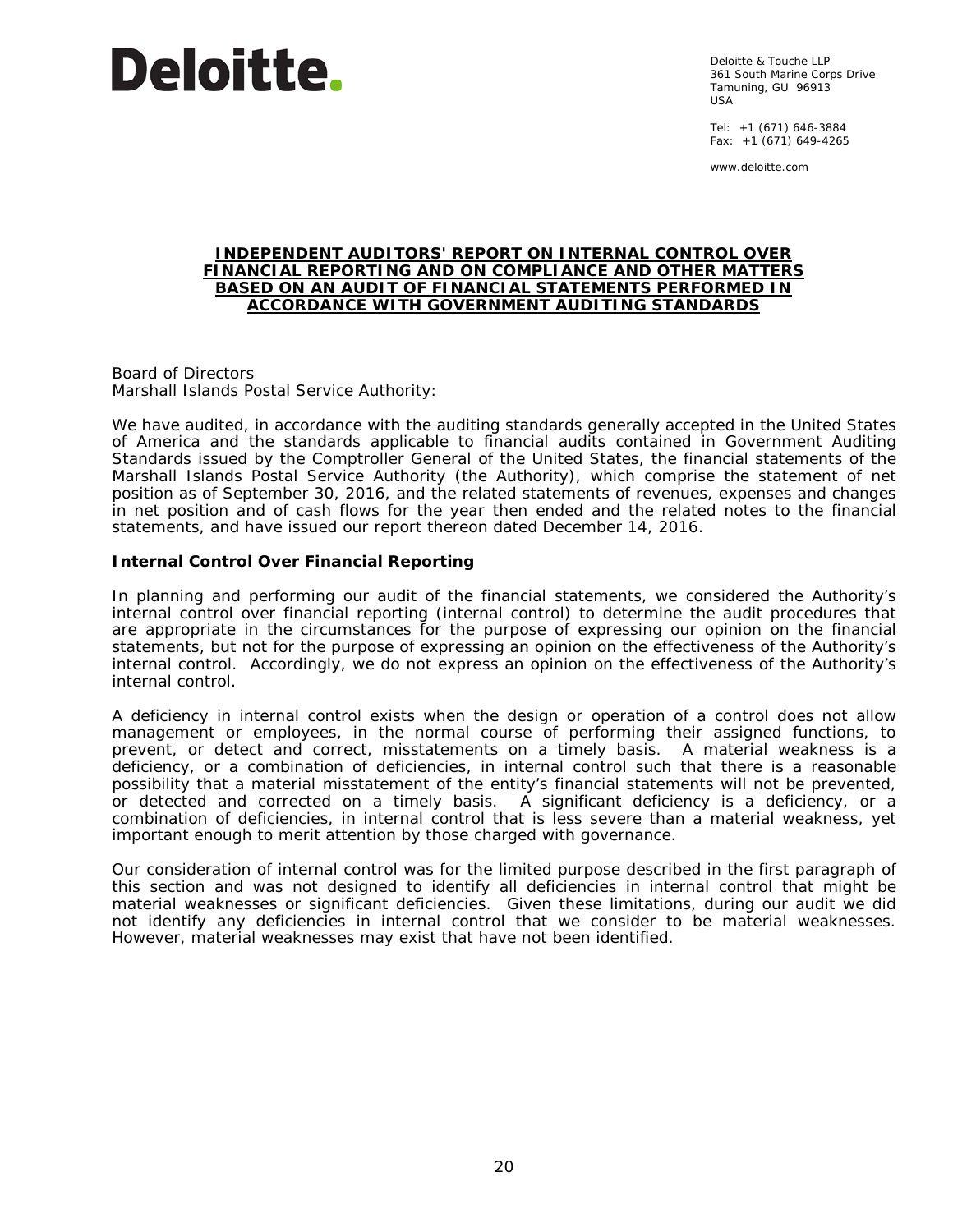## **Compliance and Other Matters**

As part of obtaining reasonable assurance about whether the Authority's financial statements are free from material misstatement, we performed tests of its compliance with certain provisions of laws, regulations, contracts, and grant agreements, noncompliance with which could have a direct and material effect on the determination of financial statement amounts. However, providing an opinion on compliance with those provisions was not an objective of our audit, and accordingly, we do not express such an opinion. The results of our tests disclosed instances of noncompliance or other matters that are required to be reported under *Government Auditing Standards* and which are described in the accompanying Schedule of Findings and Responses as item 2016-001.

## **The Authority's Response to Findings**

The Authority's responses to the findings identified in our audit are described in the accompanying Schedule of Findings and Responses. The Authority's responses were not subjected to the auditing procedures applied in the audit of the financial statements and, accordingly, we express no opinion on them.

## **Purpose of this Report**

The purpose of this report is solely to describe the scope of our testing of internal control and compliance and the results of that testing, and not to provide an opinion on the effectiveness of the entity's internal control or on compliance. This report is an integral part of an audit performed in accordance with *Government Auditing Standards* in considering the entity's internal control and compliance. Accordingly, this communication is not suitable for any other purpose.

December 14, 2016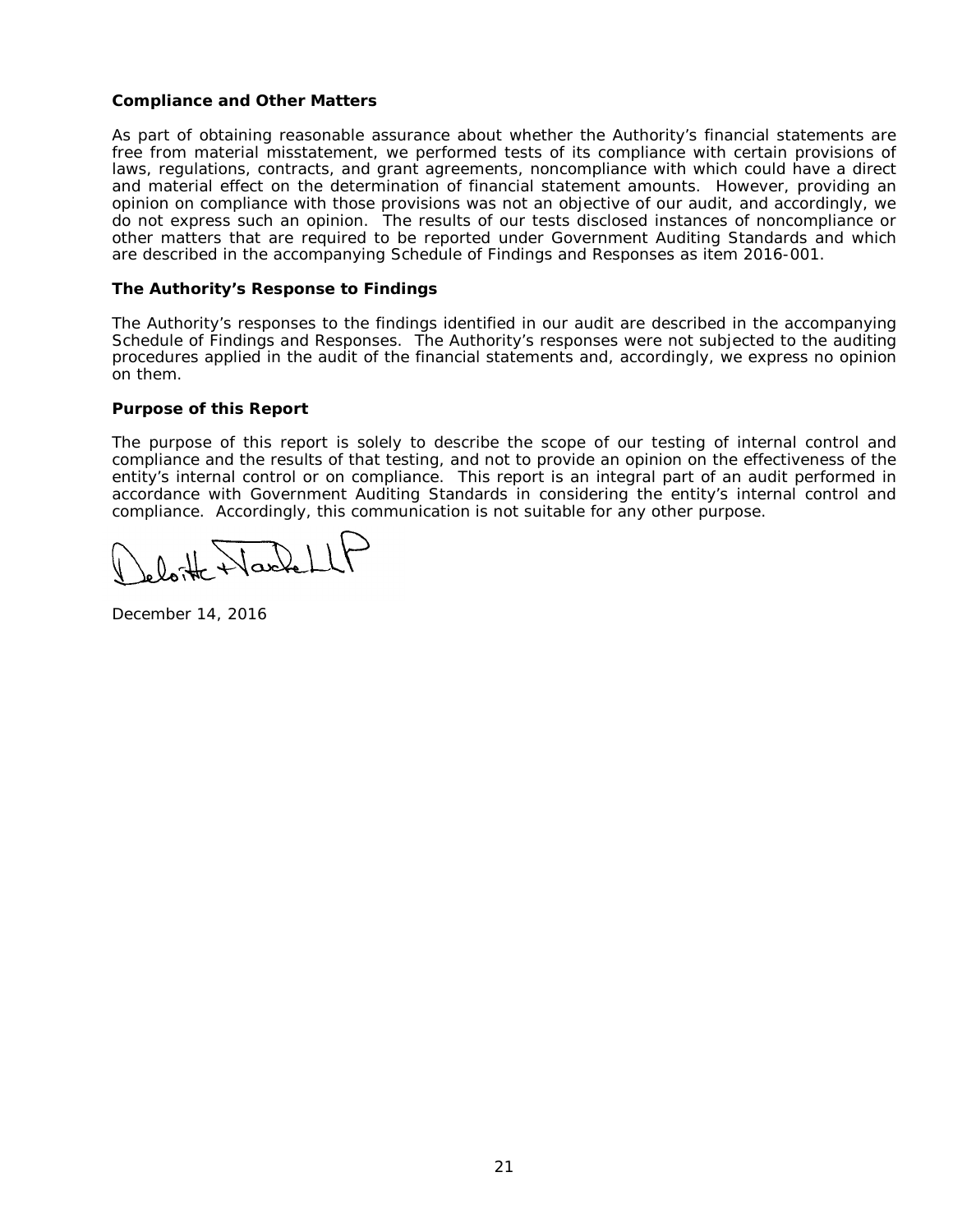Schedule of Findings and Responses Year Ended September 30, 2016

#### Finding No. 2016-001

Criteria: RepMar's Procurement Code states the following:

- (a) Section 124 unless otherwise authorized by law, all Government contracts shall be awarded by competitive sealed bidding.
- (b) Section 127 procurement of goods and services not exceeding \$25,000 may be made in accordance with small purchase procedures promulgated by RepMar's Policy Office. Small purchase procedures are those relatively simple and informal methods for securing services, supplies, or other property that do not cost more than \$25,000. RepMar's Ministry of Finance has previously declared that if small purchase procedures are used, price or rate quotations shall be obtained from an adequate number of qualified sources.
- (c) Section 128 a contract may be awarded for supply, service, or construction item without completion when it is determined in writing that there is only one source for the required supply, service, or construction item.

Condition: Of \$100,257 in non-payroll expenditures, fifteen items totaling \$37,126 were tested. For the following items, supporting documentation was inadequate to evidence the procurement process:

| Check $#$ | Date     | Description            | Amount    |
|-----------|----------|------------------------|-----------|
| 2591      | 11/26/15 | Contractual services   | \$5,600   |
| 2637      | 01/02/16 | Others                 | \$1,000   |
| 2646      | 01/12/16 | Materials and supplies | 951<br>\$ |
| 2677      | 01/29/16 | Repairs                | \$1,703   |
| 2709      | 03/22/16 | Repairs                | \$2,000   |
| 2788      | 08/08/16 | Materials and supplies | 797       |
| 2824      | 09/16/16 | <b>Others</b>          | \$3,748   |

Check #s 2591 and 2824 related to goods and services procured by the Authority from a related party whose owner is a member of the Authority's Board of Directors.

Cause: The cause of the above condition is the lack of adequate internal control policies and procedures requiring documentation of procurement procedures to support compliance with RepMar's Procurement Code.

Effect: The effect of the above condition is noncompliance with RepMar's Procurement Code.

Recommendation: We recommend that management establish adequate internal control policies and procedures to comply with RepMar's Procurement Code.

Auditee Response and Corrective Action Plan: MIPSA management will comply with section 124, 127 and 128 of the RepMar's Procurement Code.